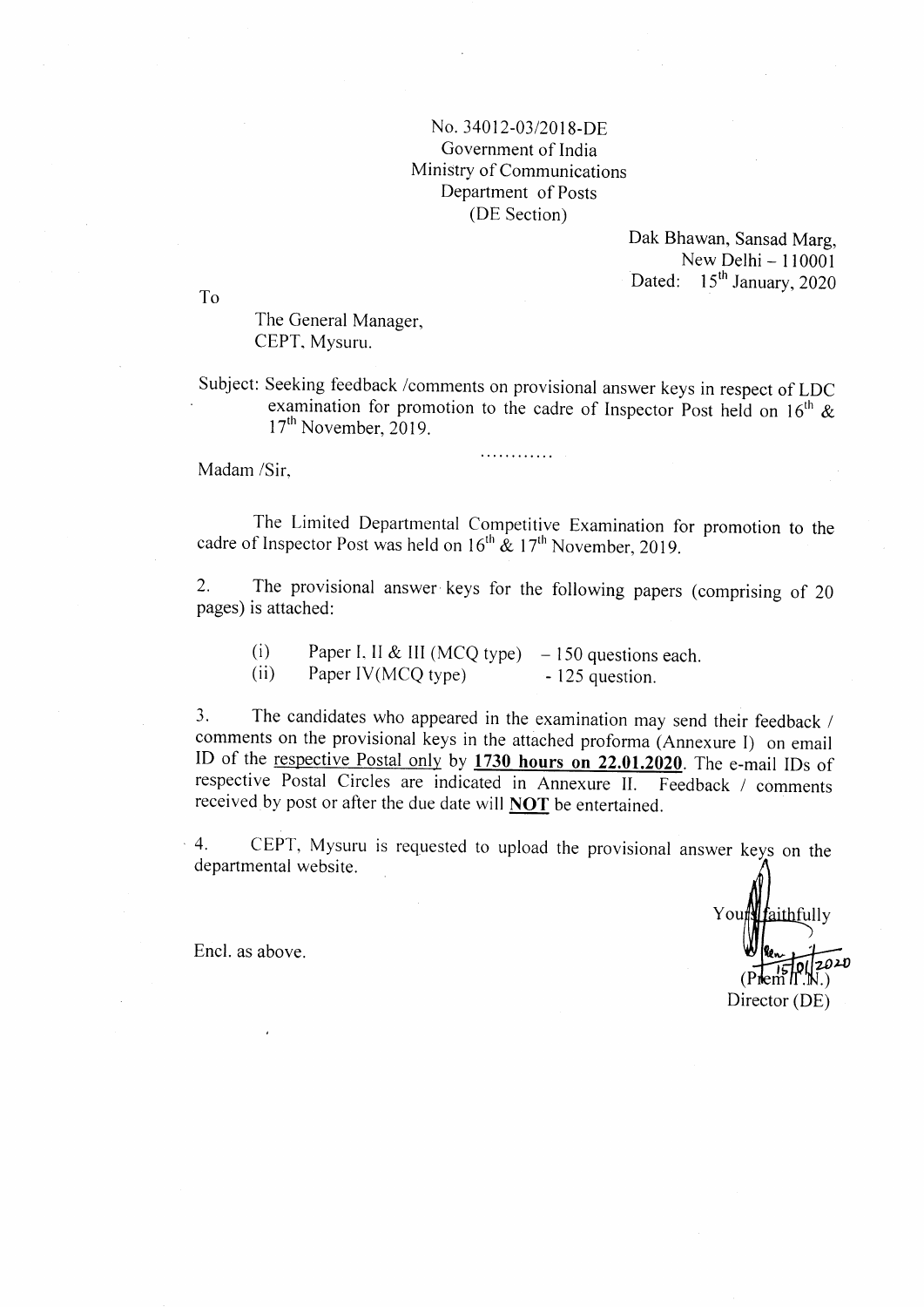## Annexure I

Format for submission of feedback / comments on provisional answer keys for competitive examination held on  $16^{th}$  &  $17^{th}$  November, 2019 for promotion to the cadre of Inspector Post.

| Name & official address   Name of Circle / Division/ $\overline{R}$ Roll No.<br>of the candidate | Unit |  |
|--------------------------------------------------------------------------------------------------|------|--|
|                                                                                                  |      |  |

| SL.<br>No. | Q. No.       | Series of Question<br>Booklet (A/B/C/D) / |           | Paper No. (I/II/III/IV) Detail of the question with<br>all four answer options | * Comments, if the<br>1n<br>answer<br>provisional key is<br>incorrect in<br>your<br>view. |
|------------|--------------|-------------------------------------------|-----------|--------------------------------------------------------------------------------|-------------------------------------------------------------------------------------------|
|            | Paper<br>No. | Series<br><sub>of</sub><br>Q.<br>Booklet  | Q.<br>No. |                                                                                |                                                                                           |
|            |              |                                           |           |                                                                                |                                                                                           |

\* Rule No. / Instruction and their prescribed source must be cited. copy of the same Rule No. / Instruction may be scanned and submitted along-with the feedback.

> Signature of the candidate Mobile No.

Place Date

 $\ddot{\phantom{a}}$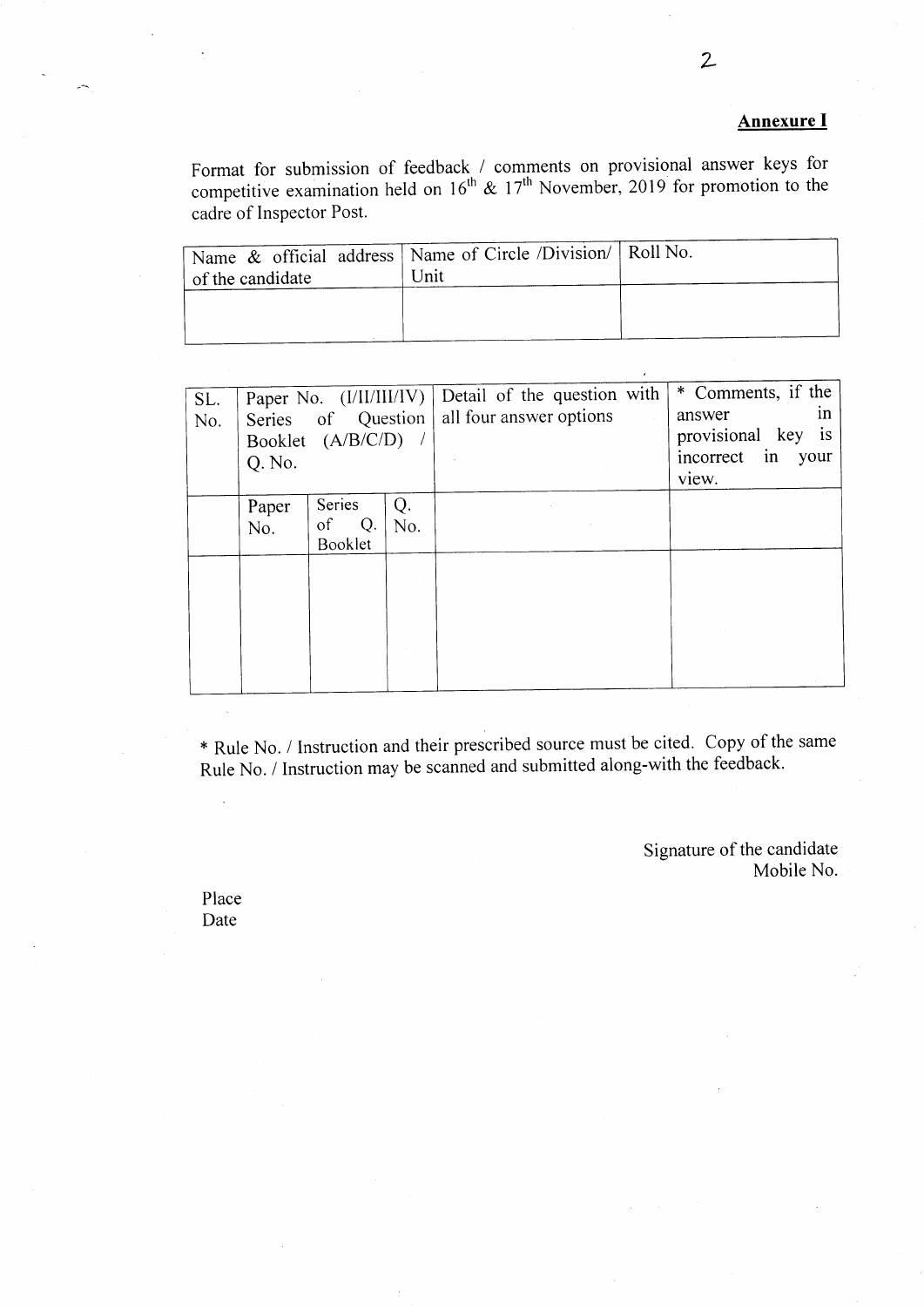|                   |                               | <b>Annexure il</b>               |
|-------------------|-------------------------------|----------------------------------|
| SI <sub>No.</sub> | <b>Name of Postal Circles</b> | email ID                         |
| 1                 | Andhara Pradesh               | objapkey2020@gmail.com           |
| $\mathbf{2}$      | Assam                         | adstaffassam@gmail.com           |
| 3                 | <b>Bihar</b>                  | adrecruitmentbihar@gmail         |
| 4                 | Chhatishgarh                  | dpschhattisgarh@indiapost.gov.in |
| 5                 | Delhi                         | examfeedbackdelhi@gmail.com      |
| 6                 | Gujarat                       | adpsre@gmail.com                 |
| 7                 | Haryana                       | adhry.exam@gmail.com             |
| 8                 | <b>Himachal Pradesh</b>       | ssstaff.hp@gmail.com             |
| 9                 | Jammu & Kashmir               | staff.jk@indiapost.gov.in        |
| 10                | Jharkhand                     | adstaff.jh@indiapost.gov.in      |
| 11                | Karnataka                     | cpmgre@gmail.com                 |
| 12                | Kerala                        | rectt.kl@indiapost.gov.in        |
| 13                | Madhya Pradesh                | rectt.mp@indiapost.gov.in        |
| 14                | Maharashtra                   | mh.refeed@gmail.com              |
| 15                | <b>North East</b>             | apmgstaf.ne@rediffmail.com       |
| 16                | Odisha                        | adrectt-odi@indiapost.gov.in     |
| 17                | Punjab                        | staff.pb@indiapost.gov.in        |
| 18                | Rajashtan                     | personal.rj@indiapost.gov.in     |
| 19                | <b>Tamil Nadu</b>             | adrch600002@gmail.com            |
| 20                | <b>Telangana</b>              | adrectt.tl@indiapost.gov.in      |
| 21                | <b>Uttar Pradesh</b>          | rectt.up@indiapost.gov.in        |
| 22                | Uttarakhand                   | dpsdehradun@indiapost.gov.in     |
| 23                | <b>West Bengal</b>            | rectt.wb@indiapost.gov.in        |
|                   |                               |                                  |

-1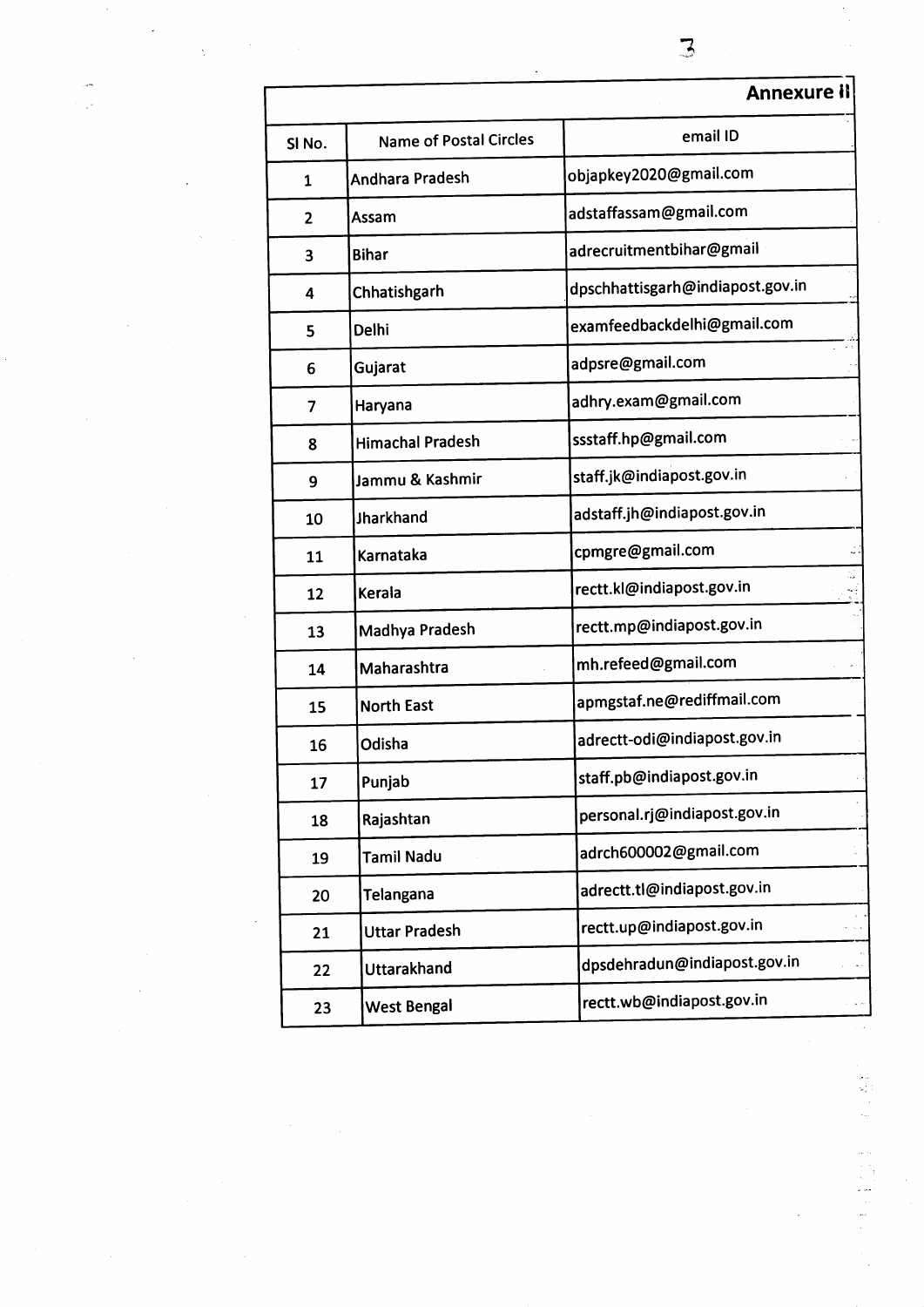| Provsional Answer Keys of LDC for promotion to cadre<br>of IP, held on 16th & 17th Novermber, 2019 |                 |                               |                     |                 |
|----------------------------------------------------------------------------------------------------|-----------------|-------------------------------|---------------------|-----------------|
|                                                                                                    |                 | <b>IP Paper I Answer Keys</b> |                     |                 |
| Q. No.                                                                                             | <b>Series A</b> | <b>Series B</b>               | Sereis <sub>C</sub> | <b>Series D</b> |
| 1                                                                                                  | С               | D                             | A                   | В               |
| $\overline{2}$                                                                                     | В               | A                             | С                   | D               |
| 3                                                                                                  | Α               | B                             | C                   | С               |
| $\overline{4}$                                                                                     | D               | С                             | C                   | I)              |
| 5                                                                                                  | D               | D                             | C                   | B               |
| 6                                                                                                  | D               | C                             | C                   | С               |
| 7                                                                                                  | $\mathsf C$     | A                             | Α                   | D               |
| 8                                                                                                  | A               | D                             | B                   | $\mathsf C$     |
| 9                                                                                                  | A               | C                             | Β                   | $\overline{C}$  |
| 10                                                                                                 | C               | C                             | A                   | $\mathsf C$     |
| 11                                                                                                 | C               | $\mathsf C$                   | $\mathsf C$         | $\mathsf C$     |
| 12                                                                                                 | B               | C                             | $\mathsf C$         | D               |
| 13                                                                                                 | D               | B                             | D                   | B               |
| 14                                                                                                 | D               | B                             | $\mathsf C$         | $\mathsf C$     |
| 15                                                                                                 | C               | D                             | A                   | B               |
| 16                                                                                                 | C               | $\mathsf{C}$                  | D                   | C               |
| 17                                                                                                 | В               | C                             | С                   | D               |
| 18                                                                                                 | B               | D                             | A                   | D               |
| 19                                                                                                 | C               | A                             | B                   | B               |
| 20                                                                                                 | D               | $\mathsf C$                   | D                   | $\mathsf C$     |
| 21                                                                                                 | B               | B                             | A                   | C               |
| 22                                                                                                 | $\mathsf C$     | B                             | D                   | B               |
| 23                                                                                                 | C               | D                             | D                   | D               |
| 24                                                                                                 | $\mathsf C$     | B                             | D                   | D               |
| 25                                                                                                 | D               | $\mathsf C$                   | D                   | D               |
| 26                                                                                                 | D               | B                             | D                   | B               |
| 27                                                                                                 | A               | $\mathsf{A}$                  | $\mathsf C$         | D               |
| 28                                                                                                 | A               | $\mathsf C$                   | D                   | C               |
| 29                                                                                                 | B               | A                             | D                   | D               |

 $\mathbf{u}$ 

PAGE | OF 5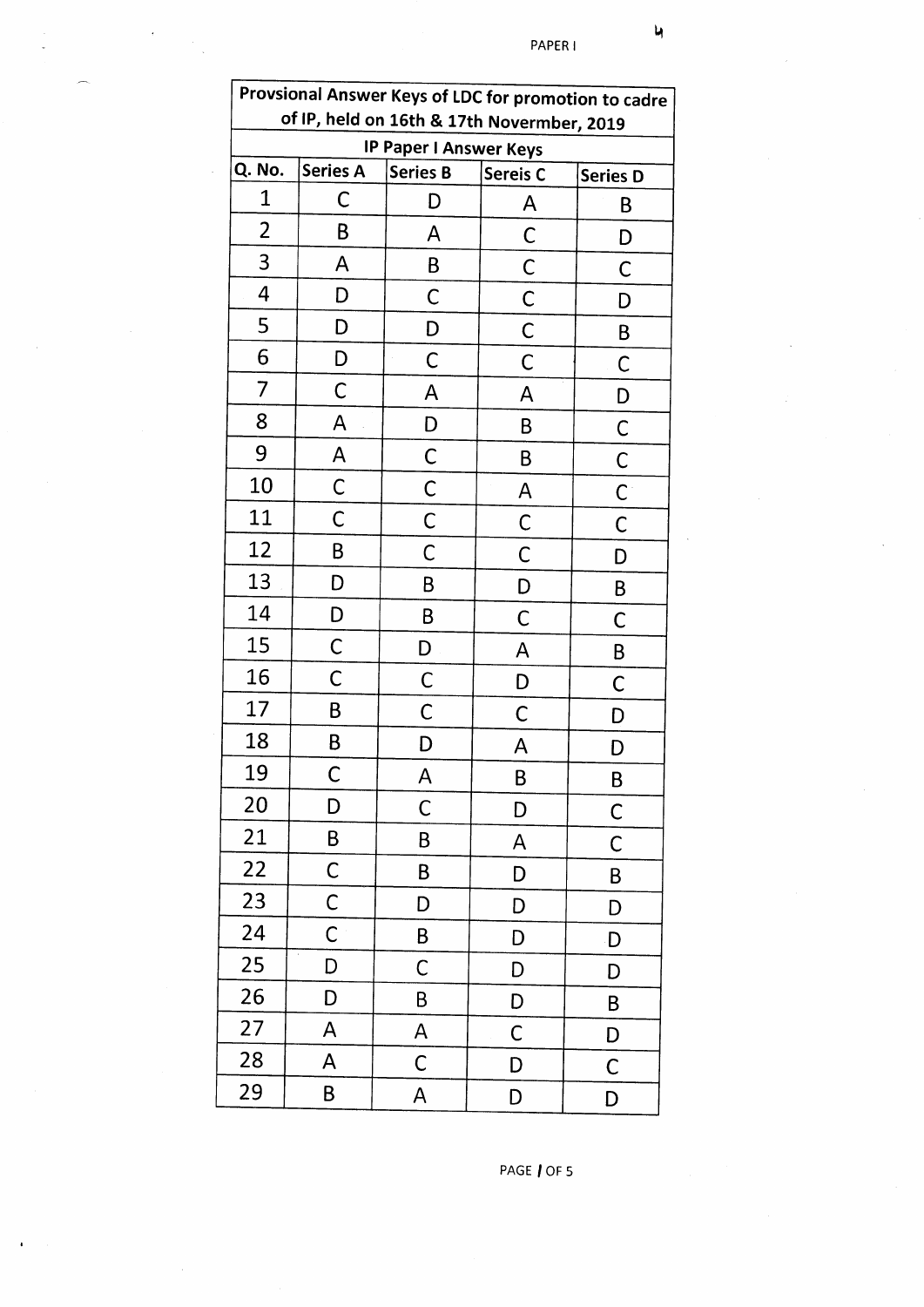| 30 | $\mathsf C$             | B              | $\mathsf C$    | A                       |
|----|-------------------------|----------------|----------------|-------------------------|
| 31 | B                       | B              | B              | A                       |
| 32 | D                       | B              | $\sf B$        | D                       |
| 33 | $\mathsf{C}$            | D              | B              | A                       |
| 34 | $\mathsf{C}$            | D              | A              | $\overline{\mathsf{A}}$ |
| 35 | B                       | B              | $\mathsf C$    | $\mathsf{C}$            |
| 36 | $\mathsf C$             | B              | D              | D                       |
| 37 | $\overline{\mathsf{A}}$ | $\mathsf C$    | D              | D                       |
| 38 | $\mathsf{C}$            | B              | $\mathsf C$    | $\overline{C}$          |
| 39 | $\overline{\mathsf{A}}$ | D              | D              | D                       |
| 40 | $\mathsf{C}$            | $\overline{C}$ | $\mathsf{A}$   | A                       |
| 41 | $\mathsf{B}$            | D              | D              | B                       |
| 42 | $\mathsf C$             | B              | B              | $\mathsf C$             |
| 43 | $\mathsf{C}$            | $\mathsf C$    | B              | D                       |
| 44 | $\mathsf C$             | D              | D              | $\mathsf C$             |
| 45 | B                       | $\mathsf{C}$   | $\overline{B}$ | $\overline{\mathsf{A}}$ |
| 46 | D                       | $\mathsf{C}$   | $\mathsf C$    | D                       |
| 47 | $\mathsf C$             | $\mathsf{C}$   | A              | $\overline{C}$          |
| 48 | $\mathsf{C}$            | $\mathsf{C}$   | B              | $\mathsf{C}$            |
| 49 | $\mathsf C$             | D              | B              |                         |
| 50 | B                       | $\overline{B}$ | $\mathsf{C}$   | $rac{C}{C}$             |
| 51 | D                       | $\overline{C}$ | D              | B                       |
| 52 | B                       | B              | A              | B                       |
| 53 | D                       | $\mathsf C$    | B              | D                       |
| 54 | $\mathsf C$             | D              | $\mathsf C$    | C                       |
| 55 | $\mathsf C$             | D              | B              | $\mathsf C$             |
| 56 | B                       | B              | A              | D                       |
| 57 | A                       | $\mathsf C$    | $\mathsf C$    | A                       |
| 58 | Β                       | $\mathsf C$    | D              | $\mathsf C$             |
| 59 | A                       | B              | D              | B                       |
| 60 | D                       | D              | $\mathsf C$    | B                       |
| 61 | B                       | D              | C              | D                       |

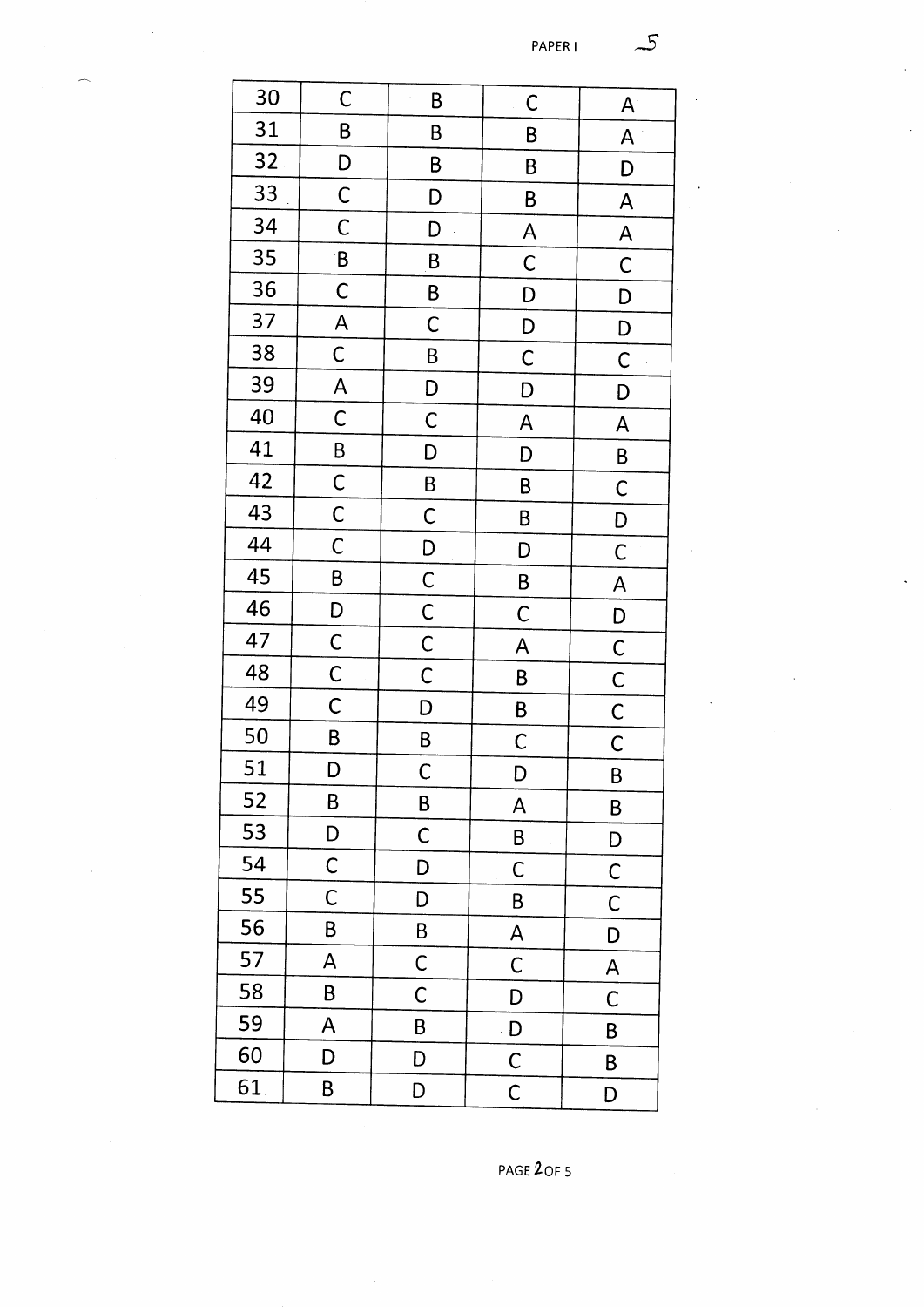| 62 | $\mathsf C$             | D                       | D              | B                       |  |
|----|-------------------------|-------------------------|----------------|-------------------------|--|
| 63 | D                       | B                       | D              | $\mathsf C$             |  |
| 64 | $\mathsf C$             | D                       | D              | B                       |  |
| 65 | $\mathsf C$             | $\mathsf C$             | D              | $\overline{\mathsf{A}}$ |  |
| 66 | D                       | D                       | D              | $\mathsf{C}$            |  |
| 67 | $\mathsf C$             | A                       | D              | $\overline{\mathsf{A}}$ |  |
| 68 | $\mathsf{C}$            | A                       | D              | B                       |  |
| 69 | B                       | D                       | B              | B                       |  |
| 70 | D                       | A                       | $\mathsf C$    | B                       |  |
| 71 | A                       | $\overline{\mathsf{A}}$ | D              | D                       |  |
| 72 | D                       | $\mathsf{C}$            | B              | D                       |  |
| 73 | A                       | D                       | D              | B                       |  |
| 74 | B                       | D                       | $\mathsf C$    | B                       |  |
| 75 | B                       | $\mathsf C$             | B              | $\mathsf C$             |  |
| 76 | $\overline{\mathsf{A}}$ | $\mathsf{A}$            | B              | $\mathsf C$             |  |
| 77 | $\mathsf{C}$            | $\mathsf{C}$            | D              | D                       |  |
| 78 | $\mathsf C$             | $\mathsf{C}$            | $\mathsf C$    | A                       |  |
| 79 | D                       | $\overline{C}$          | D              | D                       |  |
| 80 | $\mathsf C$             | $\overline{C}$          | $\overline{B}$ | B                       |  |
| 81 | D                       | $\mathsf C$             | $\mathsf{C}$   | B                       |  |
| 82 | $\mathsf{C}$            | A                       | D              | D                       |  |
| 83 | A                       | B                       | $\mathsf{C}$   | B                       |  |
| 84 | B                       | $\sf B$                 | $\mathsf C$    | $\mathsf{C}$            |  |
| 85 | D                       | A                       | $\mathsf C$    | A                       |  |
| 86 | B                       | $\mathsf{C}$            | $\mathsf C$    | B                       |  |
| 87 | D                       | $\mathsf C$             | D              | B                       |  |
| 88 | B                       | D                       | Β              | $\mathsf C$             |  |
| 89 | $\mathsf C$             | $\mathsf C$             | C              | D                       |  |
| 90 | D                       | A                       | B              | $\mathsf{A}$            |  |
| 91 | D                       | D                       | $\mathsf C$    | B                       |  |
| 92 | D                       | C                       | D              | C                       |  |
| 93 | $\mathsf C$             | A                       | D              | B                       |  |
|    |                         |                         |                |                         |  |

PAGE 3OF 5

 $\epsilon$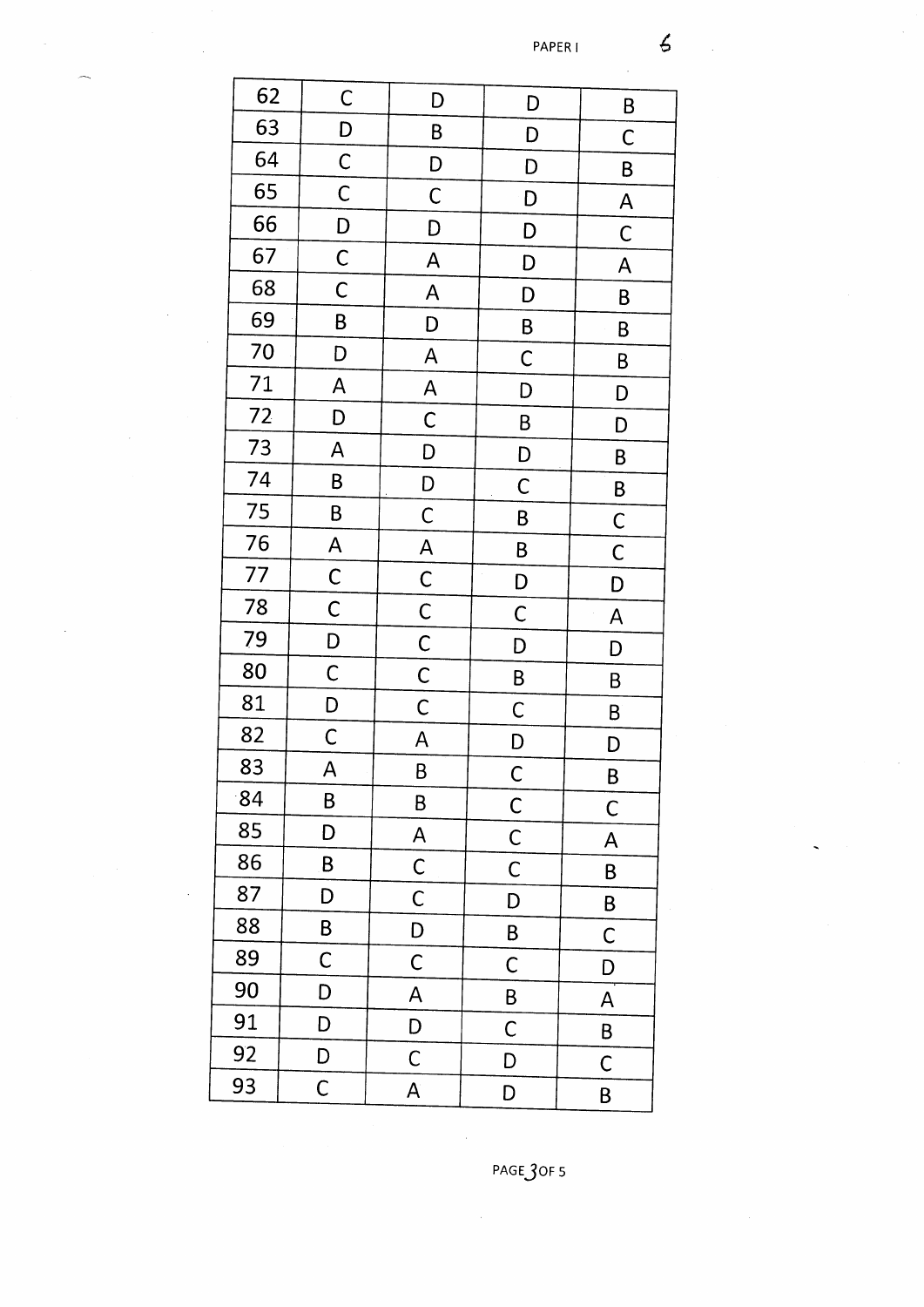$\overline{z}$ 

| 94  | D            | B              | B              | A                       |
|-----|--------------|----------------|----------------|-------------------------|
| 95  | D            | D              | $\mathsf{C}$   | C                       |
| 96  | B            | A              | $\mathsf C$    | D                       |
| 97  | D            | D              | B              | D                       |
| 98  | D            | D              | D              | $\mathsf C$             |
| 99  | D            | D              | D              | $\mathsf C$             |
| 100 | $\mathsf C$  | D              | D              | D                       |
| 101 | D            | D              | B              | D                       |
| 102 | B            | $\mathsf C$    | D              | D                       |
| 103 | D            | D              | $\overline{C}$ | D                       |
| 104 | B            | D              | D              | D                       |
| 105 | D            | $\overline{C}$ | A              | D                       |
| 106 | D            | B              | A              | D                       |
| 107 | $\mathsf C$  | B              | D              | B                       |
| 108 | A            | B              | A              | C                       |
| 109 | D            | A              | A              | D                       |
| 110 | $\mathsf C$  | $\mathsf C$    | $\mathsf C$    | B                       |
| 111 | D            | D              | D              | D                       |
| 112 | $\mathsf C$  | D              | D              | $\mathsf C$             |
| 113 | D            | $\mathsf C$    | $\mathsf C$    | B                       |
| 114 | $\mathsf{D}$ | D              | $\mathsf{D}$   | $\mathsf{A}$            |
| 115 | D            | A              | A              | $\mathsf C$             |
| 116 | A            | D              | B              | $\mathsf C$             |
| 117 | D            | B              | C              | $\mathsf C$             |
| 118 | A            | B              | D              | $\mathsf C$             |
| 119 | C            | D              | $\mathsf C$    | $\mathsf C$             |
| 120 | B            | B              | A              | A                       |
| 121 | D            | C              | D              | B                       |
| 122 | A            | A              | $\mathsf C$    | B                       |
| 123 | B            | B              | $\mathsf C$    | A                       |
| 124 | B            | B              | $\overline{C}$ | $\mathsf C$             |
| 125 | B            | $\mathsf C$    | $\overline{C}$ | $\overline{\mathsf{C}}$ |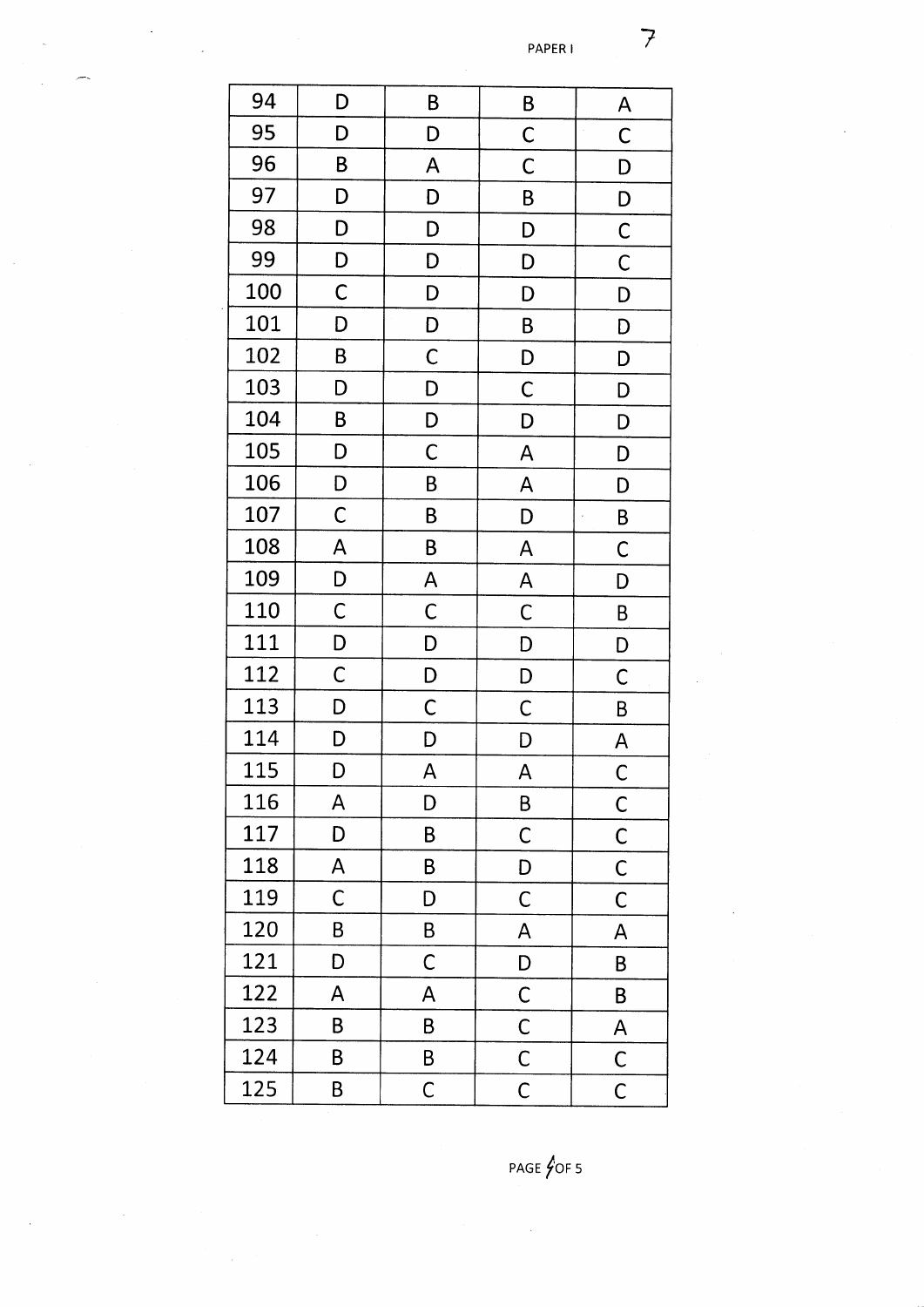$\hat{\mathcal{S}}$ 

| 126 | D                       | D                         | B                                  | D                       |
|-----|-------------------------|---------------------------|------------------------------------|-------------------------|
| 127 | B                       | A                         | B                                  | $\mathsf{C}$            |
| 128 | B                       | $\overline{B}$            | $\overline{D}$                     | $\overline{\mathsf{A}}$ |
| 129 | $\mathsf C$             | $\overline{\mathsf{C}}$   | $\overline{C}$                     | D                       |
| 130 | A                       | B                         | $\overline{\overline{C}}$          | $\overline{C}$          |
| 131 | B                       | A                         | D                                  | A                       |
| 132 | D                       | $\mathsf{C}$              | $\overline{A}$                     | B                       |
| 133 | D                       | D                         | $\mathsf C$                        | D                       |
| 134 | A                       | $\overline{D}$            | B                                  | $\overline{\mathsf{A}}$ |
| 135 | A                       | $\overline{C}$            | B                                  | D                       |
| 136 | D                       | $\overline{\overline{C}}$ | D                                  | D                       |
| 137 | $\mathsf B$             | D                         | $\overline{B}$                     | D                       |
| 138 | $\mathsf{C}$            | D                         | $\mathsf C$                        | D                       |
| 139 | $\overline{\mathsf{C}}$ | D                         | B                                  | D                       |
| 140 | B                       | D                         | $\overline{\mathsf{A}}$            | $\mathsf{C}$            |
| 141 | D                       | D                         | $\mathsf{C}$                       | D                       |
| 142 | D                       | D                         | A                                  | D                       |
| 143 | D                       | D                         | B                                  | $\overline{C}$          |
| 144 | B                       | $\overline{\mathsf{B}}$   | B                                  | B                       |
| 145 | $\mathsf C$             | $\mathsf{C}$              | B                                  | B                       |
| 146 | D                       | D                         | D                                  | B                       |
| 147 | D                       | B                         | D                                  | $\overline{\mathsf{A}}$ |
| 148 | $\mathsf C$             | D                         | B                                  | $\mathsf{C}$            |
| 149 | B                       | $\overline{C}$            | $\mathsf B$                        | D                       |
| 150 | $\overline{C}$          | B                         | $\overline{\overline{\mathsf{C}}}$ | D                       |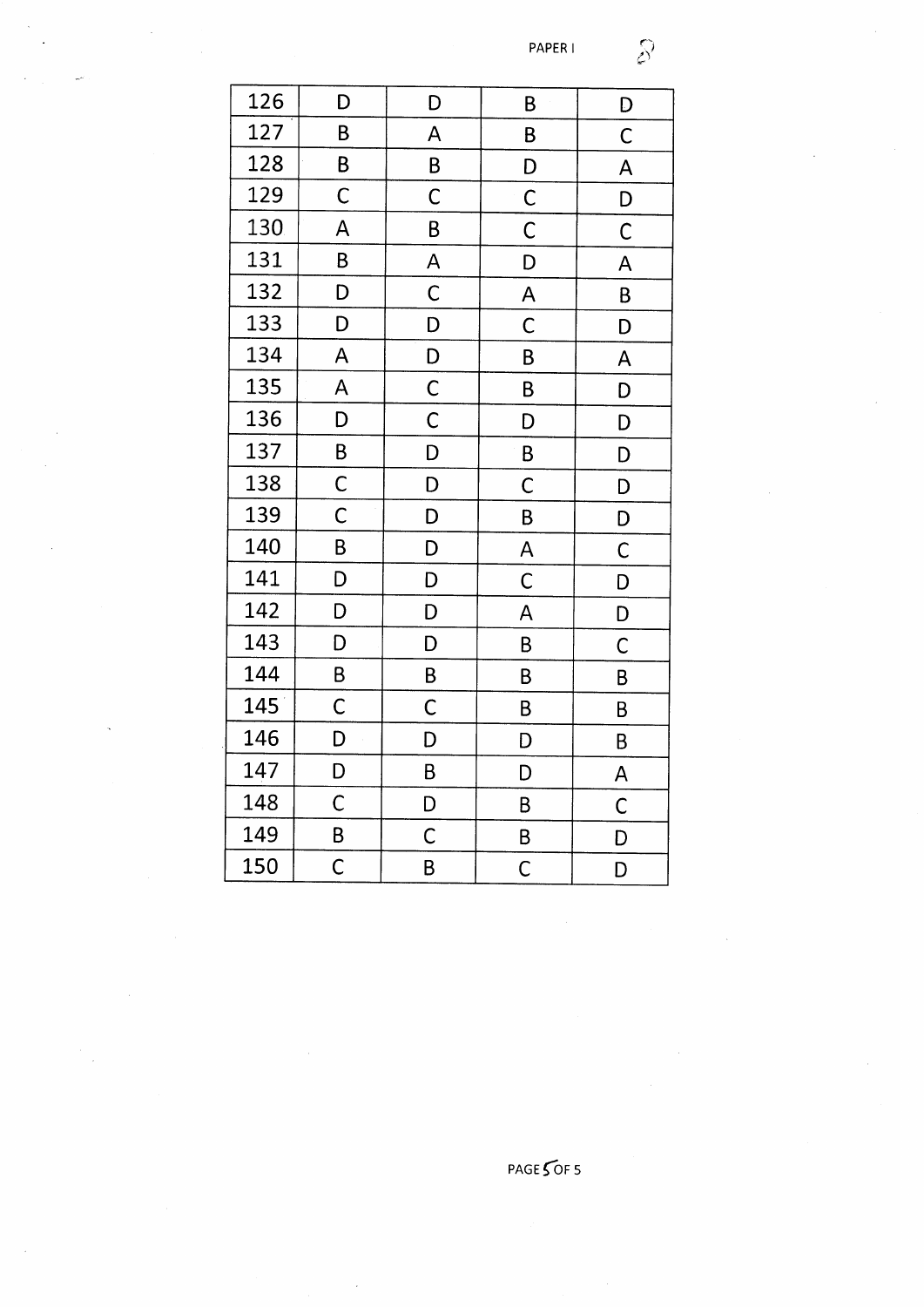PAPER II

| <b>IP Paper II Answer Keys</b> |                 |                         |                     |                 |  |
|--------------------------------|-----------------|-------------------------|---------------------|-----------------|--|
| Q. No.                         | <b>Series A</b> | <b>Series B</b>         | Sereis <sub>C</sub> | <b>Series D</b> |  |
| $\mathbf 1$                    | B               | B                       | C                   | $\mathsf C$     |  |
| $\overline{2}$                 | $\mathsf C$     | D                       | $\mathsf C$         | $\mathsf C$     |  |
| 3                              | B               | C                       | A                   | D               |  |
| 4                              | $\mathsf C$     | B                       | A                   | A               |  |
| 5                              | B               | A                       | A                   | B               |  |
| 6                              | $\mathsf C$     | $\mathsf C$             | A                   | $\overline{A}$  |  |
| 7                              | D               | $\mathsf C$             | B                   | A               |  |
| 8                              | $\mathsf C$     | D                       | A                   | $\mathsf C$     |  |
| 9                              | D               | $\mathsf C$             | D                   | $\pmb B$        |  |
| 10                             | D               | D                       | B                   | D               |  |
| 11                             | $\mathsf C$     | B                       | D                   | D               |  |
| 12                             | A               | D                       | D                   | B               |  |
| 13                             | B               | $\overline{C}$          | D                   | A               |  |
| 14                             | A               | D                       | $\mathsf C$         | B               |  |
| 15                             | B               | D                       | D                   | $\sf B$         |  |
| 16                             | A               | B                       | A                   | $\mathsf C$     |  |
| 17                             | B               | $\mathsf{C}$            | B                   | $\mathsf C$     |  |
| 18                             | B               | $\mathsf C$             | B                   | $\mathsf C$     |  |
| 19                             | A               | $\overline{\mathsf{C}}$ | D                   | B               |  |
| 20                             | A               | C                       | С                   | A               |  |
| 21                             | D               | $\mathsf C$             | B                   | $\mathsf C$     |  |
| 22                             | A               | A                       | B                   | С               |  |
| 23                             | $\mathsf C$     | $\pmb{\mathsf{B}}$      | $\mathsf C$         | Ą               |  |
| 24                             | A               | $\mathsf C$             | B                   | D               |  |
| 25                             | B               | C                       | A                   | B               |  |
| 26                             | A               | $\sf B$                 | B                   | D               |  |
| 27                             | C               | A                       | $\mathsf{C}$        | D               |  |
| 28                             | B               | D                       | $\mathsf C$         | B               |  |
| 29                             | $\mathsf C$     | $\mathsf C$             | A                   | D               |  |

PAGE | OF 5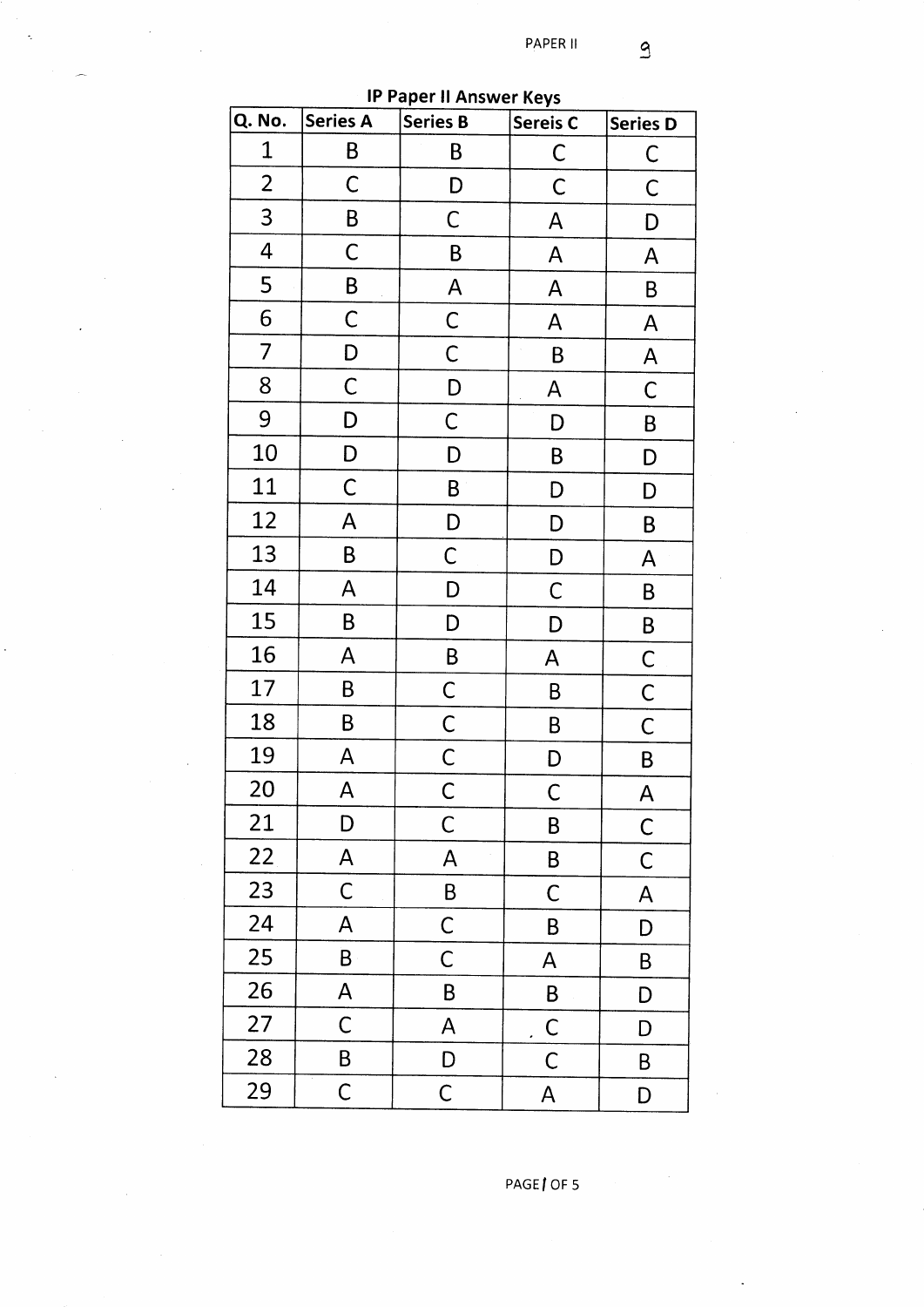PAPER II

 $\bar{\beta}$ 

 $10<sub>o</sub>$ 

| 30 | $\mathsf C$      | $\mathsf{C}$            | B                       | D                         |
|----|------------------|-------------------------|-------------------------|---------------------------|
| 31 | D                | $\overline{\mathsf{A}}$ | $\pmb B$                | $\mathsf{C}$              |
| 32 | $\mathsf{A}$     | $\overline{\mathsf{A}}$ | B                       | $\overline{C}$            |
| 33 | $\mathsf{C}$     | $\mathsf C$             | B                       | $\mathsf{C}$              |
| 34 | B                | B                       | $\mathsf{D}$            | D                         |
| 35 | $\mathsf C$      | $\overline{D}$          | $\mathsf{C}$            | $\pmb B$                  |
| 36 | D                | B                       | D                       | B                         |
| 37 | $\mathsf{A}$     | A                       | D                       | D                         |
| 38 | D                | B                       | $\mathsf{C}$            | $\mathsf{C}$              |
| 39 | D                | B                       | $\mathsf C$             | $\mathsf C$               |
| 40 | $\boldsymbol{B}$ | D                       | D                       | $\mathsf C$               |
| 41 | $\mathsf C$      | B                       | $\overline{\mathsf{A}}$ | $\boldsymbol{\mathsf{A}}$ |
| 42 | D                | B                       | B                       | $\boldsymbol{\mathsf{A}}$ |
| 43 | B                | D                       | $\mathsf{A}$            | $\mathsf{A}$              |
| 44 | D                | B                       | $\overline{\mathsf{A}}$ | A                         |
| 45 | $\mathsf C$      | $\mathsf{C}$            | $\mathsf C$             | B                         |
| 46 | $\sf B$          | $\mathsf{C}$            | B                       | A                         |
| 47 | D                | $\overline{\mathsf{A}}$ | D                       | D                         |
| 48 | D                | $\mathsf{C}$            | D                       | B                         |
| 49 | $\mathsf{C}$     | $\mathsf{C}$            | B                       | D                         |
| 50 | A                | $\mathsf{C}$            | A                       | D                         |
| 51 | $\mathsf C$      | B                       | B                       | D                         |
| 52 | D                | B                       | B                       | $\mathsf C$               |
| 53 | $\pmb B$         | D                       | C                       | D                         |
| 54 | B                | B                       | $\overline{C}$          | A                         |
| 55 | D                | B                       | $\mathsf C$             | B                         |
| 56 | $\mathsf C$      | A                       | B                       | $\sf B$                   |
| 57 | B                | B                       | A                       | D                         |
| 58 | B                | A                       | $\mathsf{C}$            | $\mathsf C$               |
| 59 | D                | C                       | $\mathsf C$             | B                         |
| 60 | D                | D                       | A                       | B                         |

PAGELOF 5

 $\hat{\boldsymbol{\gamma}}$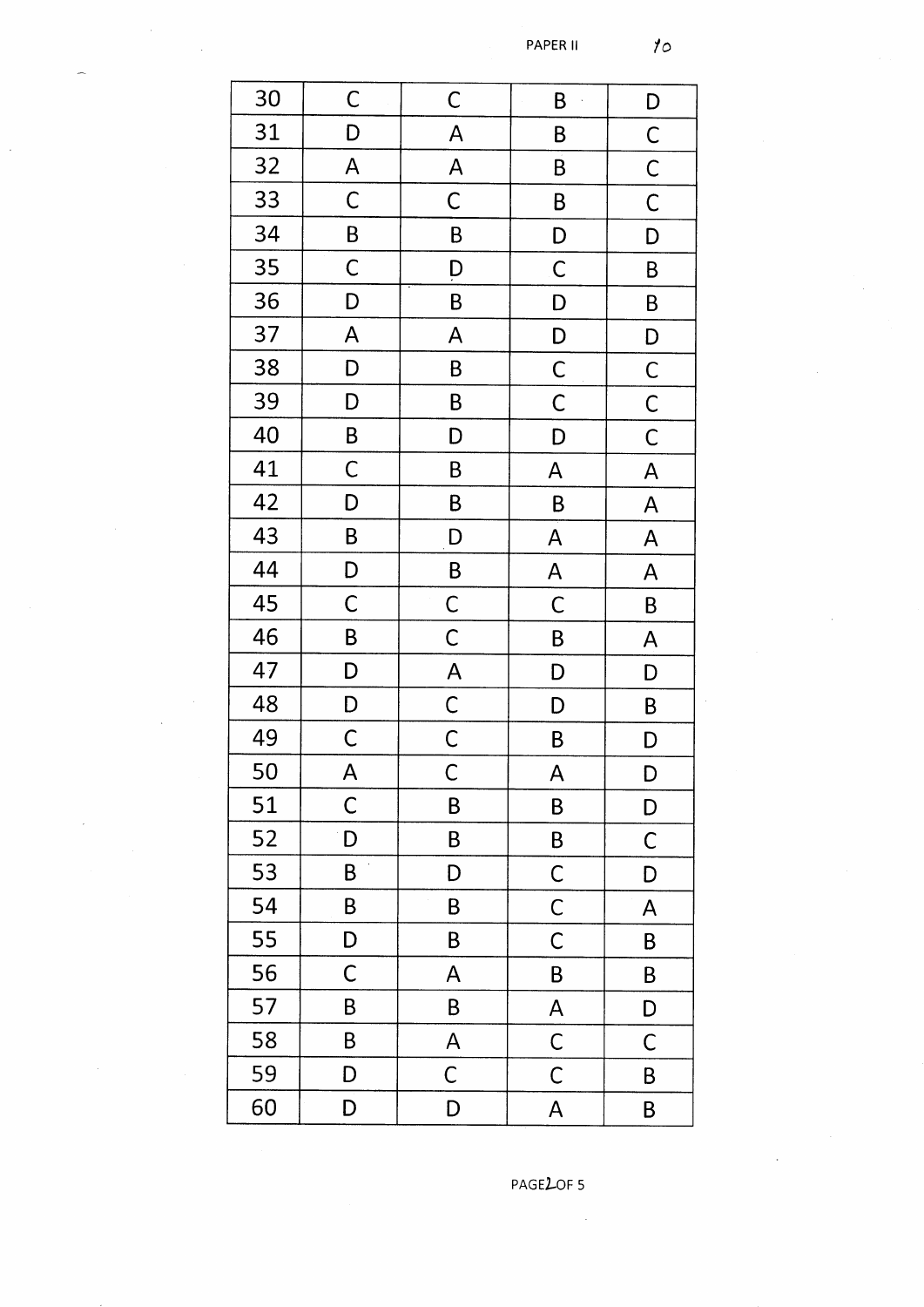$\hat{\boldsymbol{J}}$ PAPER II

| 61 | D                         | B                       | D                       | $\mathsf C$             |
|----|---------------------------|-------------------------|-------------------------|-------------------------|
| 62 | $\mathsf C$               | $\mathsf C$             | B                       | B                       |
| 63 | B                         | B                       | D                       | A                       |
| 64 | A                         | $\overline{\mathsf{A}}$ | D                       | B                       |
| 65 | B                         | $\mathsf{C}$            | B                       | $\mathsf{C}$            |
| 66 | $\mathsf{C}$              | $\overline{\mathsf{C}}$ | D                       | $\mathsf{C}$            |
| 67 | $\overline{C}$            | B                       | D                       | $\overline{\mathsf{A}}$ |
| 68 | B                         | $\mathsf{C}$            | $\mathsf{C}$            | B                       |
| 69 | B                         | D                       | $\overline{C}$          | B                       |
| 70 | $\mathsf{C}$              | B                       | $\overline{C}$          | B                       |
| 71 | $\mathsf{C}$              | B                       | D                       | $\mathsf B$             |
| 72 | B                         | D                       | B                       | D                       |
| 73 | $\mathsf{A}$              | B                       | B                       | $\mathsf C$             |
| 74 | $\mathsf{B}$              | $\mathsf{A}$            | D                       | D                       |
| 75 | $\mathsf C$               | D                       | $\mathsf C$             | D                       |
| 76 | D                         | $\mathsf{C}$            | $\mathsf{B}$            | $\pmb B$                |
| 77 | B                         | $\overline{C}$          | D                       | B                       |
| 78 | $\mathsf{A}$              | D                       | $\mathsf C$             | D                       |
| 79 | $\mathsf{C}$              | $\overline{\mathsf{A}}$ | B                       | B                       |
| 80 | $\mathsf{C}$              | B                       | $\overline{\mathsf{A}}$ | B                       |
| 81 | A                         | A                       | $\mathsf C$             | $\mathsf D$             |
| 82 | $\mathsf{C}$              | $\mathsf{A}$            | $\mathsf C$             | B                       |
| 83 | $\mathsf C$               | $\mathsf C$             | D                       | $\mathsf C$             |
| 84 | B                         | B                       | $\mathsf C$             | $\mathsf C$             |
| 85 | $\mathsf C$               | D                       | D                       | A                       |
| 86 | $\mathsf C$               | D                       | B                       | $\mathsf{C}$            |
| 87 | A                         | B                       | D                       | $\mathsf C$             |
| 88 | B                         | A                       | C                       | $\mathsf C$             |
| 89 | D                         | B                       | D                       | B                       |
| 90 | $\boldsymbol{\mathsf{A}}$ | B                       | D                       | B                       |
| 91 | $\sf B$                   | $\mathsf C$             | B                       | D                       |

PAGE3 OF 5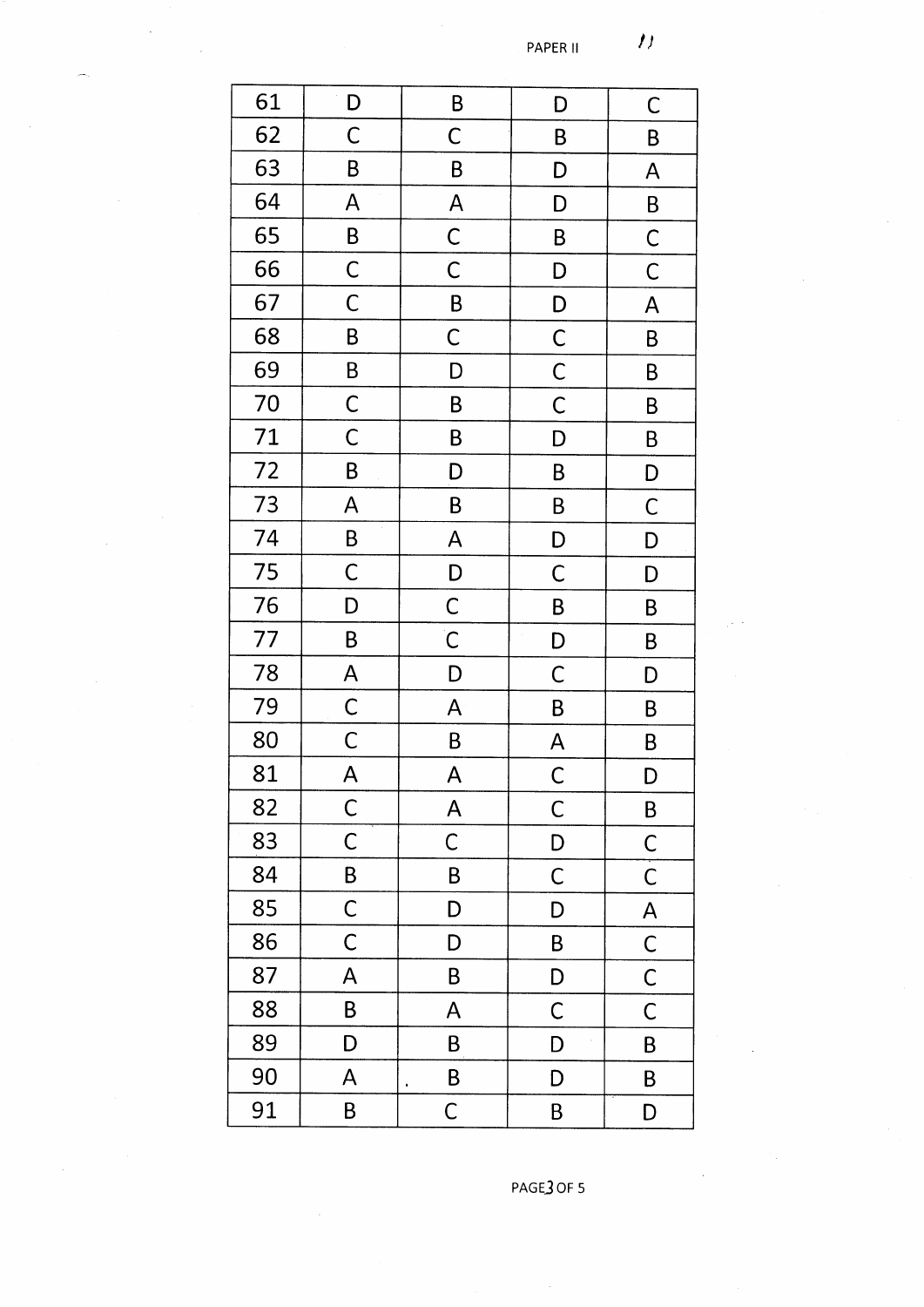PAPER II

| 92  | $\mathsf{C}$   | $\mathsf{C}$              | $\overline{C}$          | B                       |
|-----|----------------|---------------------------|-------------------------|-------------------------|
| 93  | B              | $\mathsf C$               | $\mathsf{C}$            | B                       |
| 94  | D              | B                         | $\mathsf{C}$            | A                       |
| 95  | $\overline{C}$ | $\overline{\mathsf{A}}$   | $\mathsf{C}$            | B                       |
| 96  | B              | $\overline{C}$            | $\mathsf C$             | $\overline{\mathsf{A}}$ |
| 97  | $\mathsf C$    | $\overline{\overline{C}}$ | A                       | $\mathsf{C}$            |
| 98  | $\mathsf B$    | A                         | B                       | D                       |
| 99  | $\mathsf C$    | D                         | $\mathsf C$             | $\mathsf B$             |
| 100 | A              | B                         | $\mathsf C$             | $\mathsf C$             |
| 101 | B              | D                         | B                       | B                       |
| 102 | D              | D                         | $\overline{\mathsf{A}}$ | $\mathsf{A}$            |
| 103 | B              | B                         | D                       | $\mathsf C$             |
| 104 | $\pmb B$       | D                         | $\mathsf{C}$            | $\mathsf{C}$            |
| 105 | $\mathsf{A}$   | D                         | $\mathsf C$             | $\sf B$                 |
| 106 | D              | $\overline{C}$            | A                       | $\mathsf C$             |
| 107 | A              | $\overline{C}$            | $\overline{\mathsf{A}}$ | D                       |
| 108 | $\mathsf C$    | $\overline{C}$            | $\overline{C}$          | $\sf B$                 |
| 109 | $\mathsf C$    | D                         | B                       | B                       |
| 110 | B              | B                         | D                       | D                       |
| 111 | D              | B                         | B                       | B                       |
| 112 | $\mathsf C$    | D                         | A                       | A                       |
| 113 | $\mathsf C$    | $\mathsf C$               | B                       | D                       |
| 114 | D              | $\mathsf C$               | B                       | B                       |
| 115 | $\mathsf C$    | $\mathsf C$               | D                       | D                       |
| 116 | A              | A                         | B                       | $\mathsf C$             |
| 117 | B              | A                         | B                       | B                       |
| 118 | D              | A                         | D                       | A                       |
| 119 | $\mathsf C$    | A                         | B                       | $\mathsf C$             |
| 120 | B              | B                         | $\mathsf C$             | $\mathsf C$             |
| 121 | $\mathsf C$    | A                         | $\mathsf C$             | D                       |
| 122 | $\mathsf C$    | D                         | $\mathbf{A}$            | $\mathsf C$             |

PAGE OF 5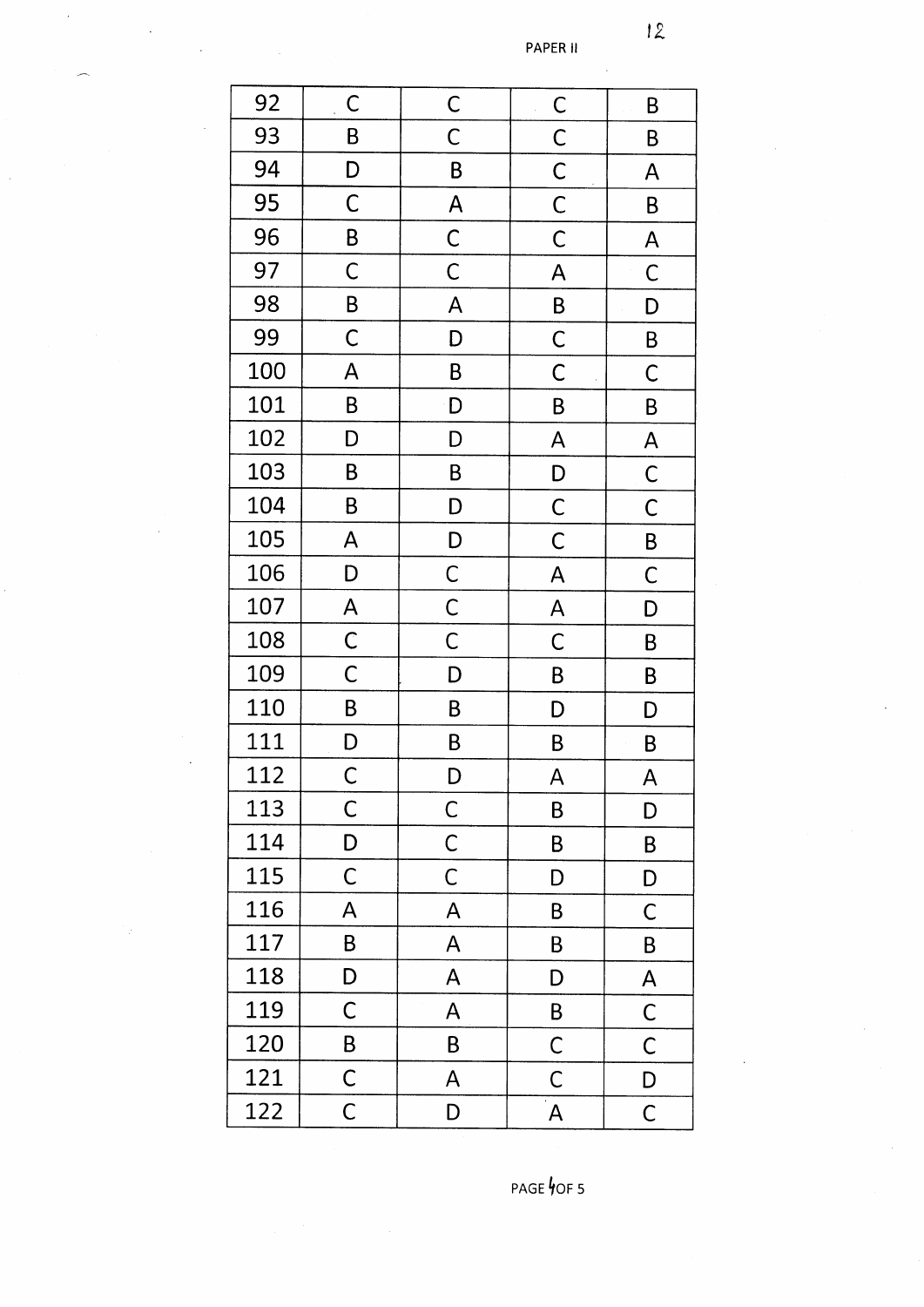PAPER II

| 123 | A              | B            | $\mathsf{C}$            | D                       |
|-----|----------------|--------------|-------------------------|-------------------------|
| 124 | B              | D            | $\mathsf C$             | B                       |
| 125 | D              | D            | $\mathsf C$             | D                       |
| 126 | $\mathsf C$    | D            | B                       | $\mathsf{C}$            |
| 127 | A              | $\mathsf C$  | B                       | D                       |
| 128 | B              | D            | D                       | D                       |
| 129 | B              | A            | B                       | B                       |
| 130 | $\mathsf{C}$   | B            | B                       | $\mathsf{C}$            |
| 131 | $\overline{C}$ | B            | A                       | $\overline{C}$          |
| 132 | B              | D            | B                       | $\overline{C}$          |
| 133 | B              | $\mathsf C$  | A                       | $\mathsf C$             |
| 134 | D              | B            | $\mathsf C$             | $\mathsf C$             |
| 135 | B              | B            | D                       | $\overline{\mathsf{A}}$ |
| 136 | D              | $\mathsf C$  | B                       | $\mathsf B$             |
| 137 | D              | B            | C                       | $\mathsf C$             |
| 138 | $\sf B$        | A            | B                       | $\mathsf C$             |
| 139 | D              | $\sf B$      | $\overline{\mathsf{A}}$ | B                       |
| 140 | $\mathsf C$    | $\mathsf{C}$ | $\mathsf C$             | A                       |
| 141 | B              | $\mathsf{C}$ | $\mathsf C$             | D                       |
| 142 | B              | A            | B                       | $\mathsf C$             |
| 143 | B              | B            | $\mathsf{C}$            | $\mathsf{C}$            |
| 144 | D              | B            | D                       | A                       |
| 145 | A              | B            | B                       | $\mathsf{A}$            |
| 146 | D              | B            | B                       | C                       |
| 147 | A              | D            | D                       | B                       |
| 148 | D              | $\mathsf C$  | B                       | D                       |
| 149 | D              | D            | A                       | B                       |
| 150 | $\mathsf C$    | D            | D                       | A                       |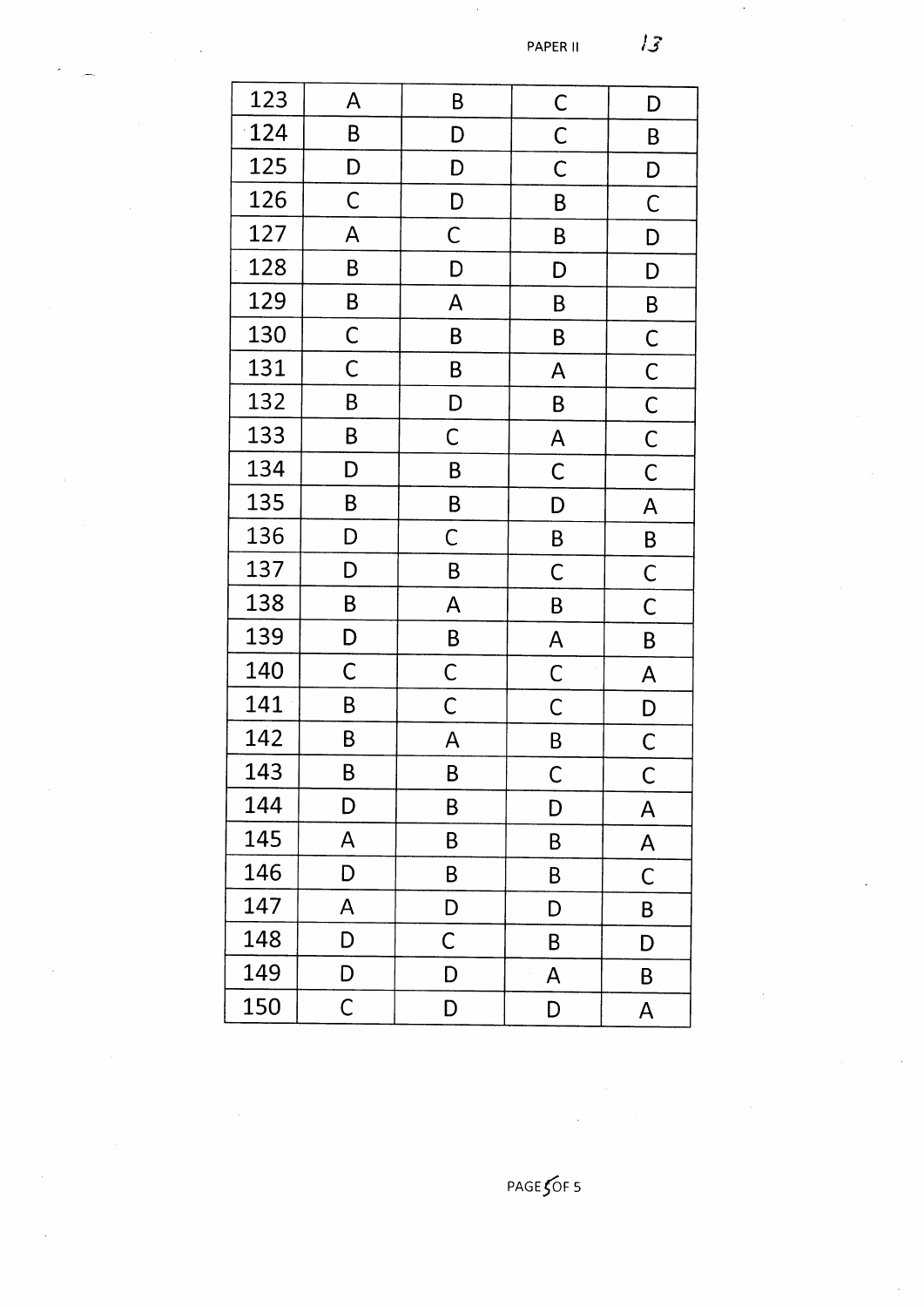| ir Paper III. Answer Keys |                         |                           |                 |                 |  |
|---------------------------|-------------------------|---------------------------|-----------------|-----------------|--|
| Q. No.                    | <b>Series A</b>         | <b>Series B</b>           | <b>Sereis C</b> | <b>Series D</b> |  |
| $\mathbf{1}$              | C                       | D                         | D               | D               |  |
| $\overline{2}$            | D                       | $\mathsf{C}$              | $\mathsf C$     | B               |  |
| 3                         | D                       | D                         | A               | A               |  |
| 4                         | D                       | $\boldsymbol{\mathsf{A}}$ | C               | Β               |  |
| 5                         | A                       | $\mathsf{C}$              | A               | D               |  |
| 6                         | $\mathsf C$             | A                         | B               | A               |  |
| $\overline{7}$            | B                       | D                         | B               | A               |  |
| 8                         | $\mathsf C$             | $\mathsf C$               | D               | A               |  |
| 9                         | D                       | A                         | $\mathsf C$     | B               |  |
| 10                        | D                       | A                         | $\mathsf C$     | B               |  |
| 11                        | A                       | D                         | B               | A               |  |
| 12                        | $\overline{\mathsf{A}}$ | A                         | A               | D               |  |
| 13                        | $\mathsf{C}$            | B                         | B               | B               |  |
| 14                        | A                       | A                         | B               | $\mathsf B_1$   |  |
| 15                        | $\sf B$                 | A                         | D               | B               |  |
| 16                        | $\mathsf{C}$            | B                         | B               | C               |  |
| 17                        | $\mathsf{C}$            | A                         | A               | D               |  |
| 18                        | $\mathsf C$             | $\mathsf C$               | D               | A               |  |
| 19                        | D                       | A                         | $\mathsf C$     | A               |  |
| 20                        | A                       | A                         | D               | $\mathsf C$     |  |
| 21                        | A                       | $\mathsf C$               | C               | A               |  |
| 22                        | A                       | B                         | D               | $\mathsf C$     |  |
| 23                        | A                       | B                         | D               | B               |  |
| 24                        | $\sf B$                 | C                         | С               | A               |  |
| 25                        | B                       | A                         | B               | D               |  |
| 26                        | D                       | A                         | A               | D               |  |
| 27                        | A                       | $\mathsf C$               | B               | $\mathsf C$     |  |
| 28                        | B                       | $\mathsf C$               | D               | A               |  |
| 29                        | D                       | A                         | B               | A               |  |

PAGE / OF 5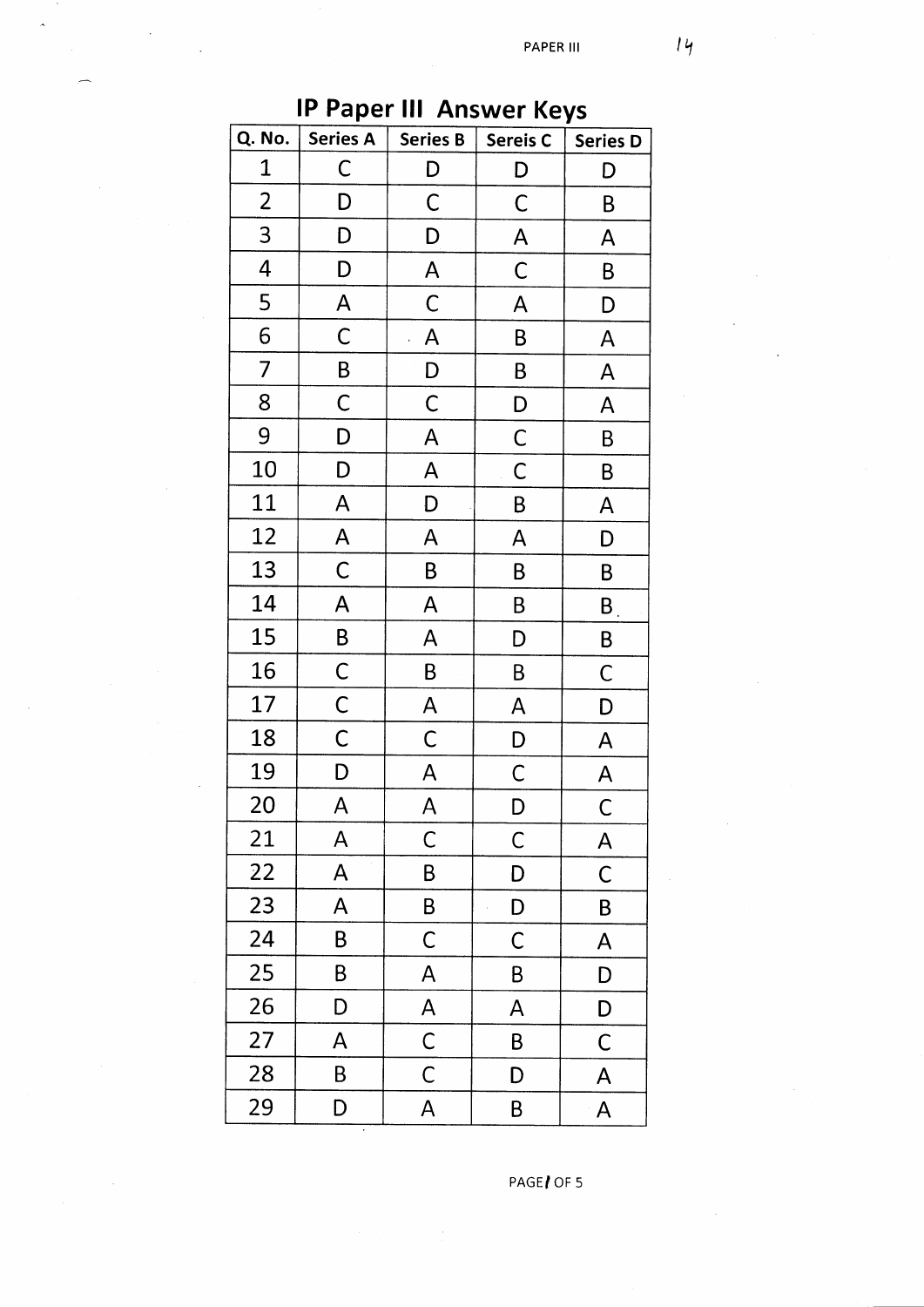| 30 | $\mathsf C$    | $\mathsf{C}$            | $\mathsf C$             | D                       |
|----|----------------|-------------------------|-------------------------|-------------------------|
| 31 | A              | $\overline{A}$          | A                       | B                       |
| 32 | D              | $\overline{C}$          | D                       | $\mathsf{A}$            |
| 33 | A              | $\mathsf{C}$            | $\overline{C}$          | B                       |
| 34 | A              | B                       | $\mathsf{C}$            | A                       |
| 35 | $\mathsf{B}$   | B                       | D                       | $\overline{\mathsf{A}}$ |
| 36 | $\overline{C}$ | $\overline{\mathsf{A}}$ | B                       | $\mathsf{C}$            |
| 37 | B              | $\overline{\mathsf{A}}$ | B                       | $\overline{\mathsf{A}}$ |
| 38 | A              | $\mathsf{C}$            | D                       | $\mathsf{C}$            |
| 39 | $\mathsf B$    | D                       | $\mathsf{C}$            | $\overline{\mathsf{A}}$ |
| 40 | $\mathsf{C}$   | $\mathsf{C}$            | D                       | D                       |
| 41 | D              | $\overline{\mathsf{A}}$ | $\overline{\mathsf{A}}$ | $\mathsf{C}$            |
| 42 | D              | $\mathsf{C}$            | $\overline{C}$          | $\mathsf C$             |
| 43 | A              | A                       | $\overline{\mathsf{A}}$ | $\overline{\mathsf{A}}$ |
| 44 | $\overline{B}$ | B                       | D                       | B                       |
| 45 | $\mathsf{C}$   | B                       | $\mathsf C$             | D                       |
| 46 | A              | D                       | A                       | $\overline{\mathsf{A}}$ |
| 47 | D              | $\mathsf{C}$            | $\overline{\mathsf{A}}$ | B                       |
| 48 | A              | $\mathsf C$             | D                       | D                       |
| 49 | $\mathsf{A}$   | B                       | $\overline{\mathsf{A}}$ | $\mathsf C$             |
| 50 | B              | A                       | B                       | A                       |
| 51 | B              | B                       | A                       | $\mathsf{C}$            |
| 52 | B              | B                       | A                       | C                       |
| 53 | $\mathsf C$    | D                       | B                       | A                       |
| 54 | A              | B                       | $\overline{\mathsf{A}}$ | D                       |
| 55 | B              | A                       | C                       | B                       |
| 56 | B              | D                       | A                       | B                       |
| 57 | $\mathsf C$    | $\mathsf C$             | A                       | A                       |
| 58 | A              | D                       | C                       | $\mathsf{C}$            |
| 59 | B              | $\mathsf C$             | B                       | $\mathsf C$             |
| 60 | D              | D                       | B                       | A                       |

PAGE2OF 5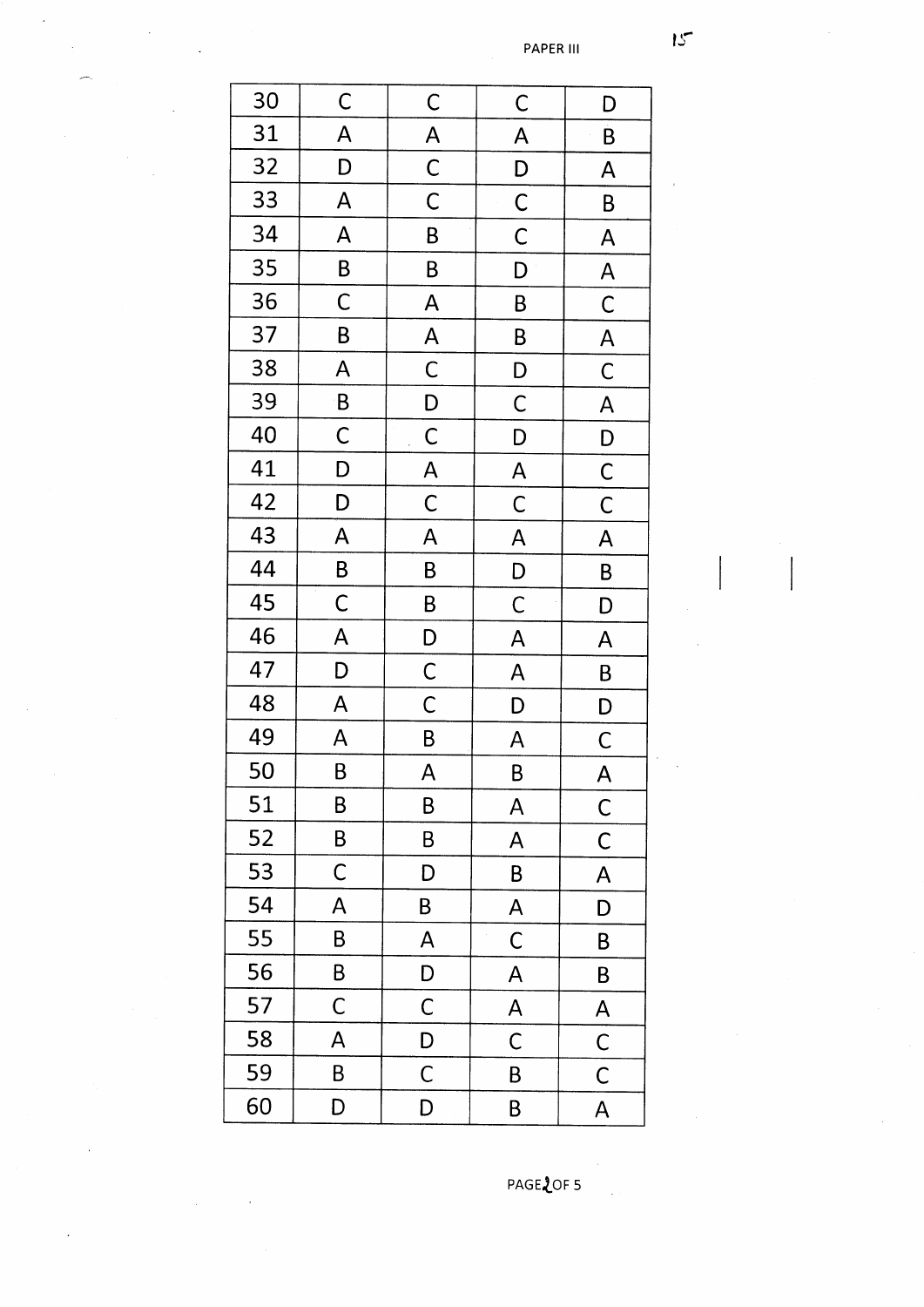PAPER III

| 61 | A                       | D                         | $\mathsf C$               | $\overline{C}$                                                                                           |
|----|-------------------------|---------------------------|---------------------------|----------------------------------------------------------------------------------------------------------|
| 62 | B                       | $\mathsf C$               | $\overline{A}$            | $\mathsf{C}$                                                                                             |
| 63 | C                       | B                         | $\overline{A}$            | $\mathsf{A}% _{T}=\mathsf{A}_{T}\!\left( a,b\right) ,\mathsf{A}_{T}=\mathsf{A}_{T}\!\left( a,b\right) ,$ |
| 64 | B                       | A                         | $\overline{\overline{C}}$ | B                                                                                                        |
| 65 | D                       | B                         | $\overline{\overline{C}}$ | B                                                                                                        |
| 66 | A                       | D                         | $\overline{\mathsf{A}}$   | D                                                                                                        |
| 67 | D                       | $\mathsf{B}$              | $\mathsf{C}$              | A                                                                                                        |
| 68 | $\overline{\mathsf{A}}$ | $\overline{C}$            | $\overline{A}$            | D                                                                                                        |
| 69 | $\mathsf{B}$            | $\overline{\mathsf{A}}$   | $\overline{C}$            | $\overline{\mathsf{A}}$                                                                                  |
| 70 | $\mathsf{C}$            | $\overline{D}$            | $\overline{\overline{C}}$ | D                                                                                                        |
| 71 | A                       | $\mathsf{C}$              | B                         | B                                                                                                        |
| 72 | D                       | $\mathsf{C}$              | B                         | $\mathsf{C}$                                                                                             |
| 73 | B                       | D                         | $\mathsf{A}$              | $\mathsf C$                                                                                              |
| 74 | $\overline{\mathsf{A}}$ | B                         | $\overline{\mathsf{A}}$   | $\overline{\mathsf{A}}$                                                                                  |
| 75 | $\overline{\mathsf{A}}$ | $\overline{B}$            | $\mathsf{C}$              | $\overline{\mathsf{A}}$                                                                                  |
| 76 | $\overline{C}$          | $\mathsf C$               | D                         | D                                                                                                        |
| 77 | $\mathsf{A}$            | A                         | B                         | $\mathsf C$                                                                                              |
| 78 | $\overline{\mathsf{A}}$ | $\overline{D}$            | A                         | D                                                                                                        |
| 79 | $\overline{C}$          | $\overline{C}$            | B                         | $\mathsf{A}$                                                                                             |
| 80 | $\overline{D}$          | $\overline{\overline{C}}$ | D                         | $\mathsf{C}$                                                                                             |
| 81 | $\mathsf C$             | A                         | $\overline{\mathsf{A}}$   | $\overline{\mathsf{A}}$                                                                                  |
| 82 | $\mathsf{C}$            | B                         | A                         | D                                                                                                        |
| 83 | A                       | D                         | A                         | C                                                                                                        |
| 84 | $\mathsf C$             | A                         | B                         | A                                                                                                        |
| 85 | $\mathsf C$             | B                         | B                         | A                                                                                                        |
| 86 | B                       | D                         | A                         | D                                                                                                        |
| 87 | $\mathsf C$             | $\mathsf C$               | D                         | A                                                                                                        |
| 88 | D                       | A                         | B                         | Β                                                                                                        |
| 89 | A                       | $\mathsf C$               | B                         | A                                                                                                        |
| 90 | B                       | C                         | B                         | A                                                                                                        |
| 91 | B                       | A                         | $\mathsf C$               | B                                                                                                        |

 $\frac{1}{2}$ 

PAGE3 OF 5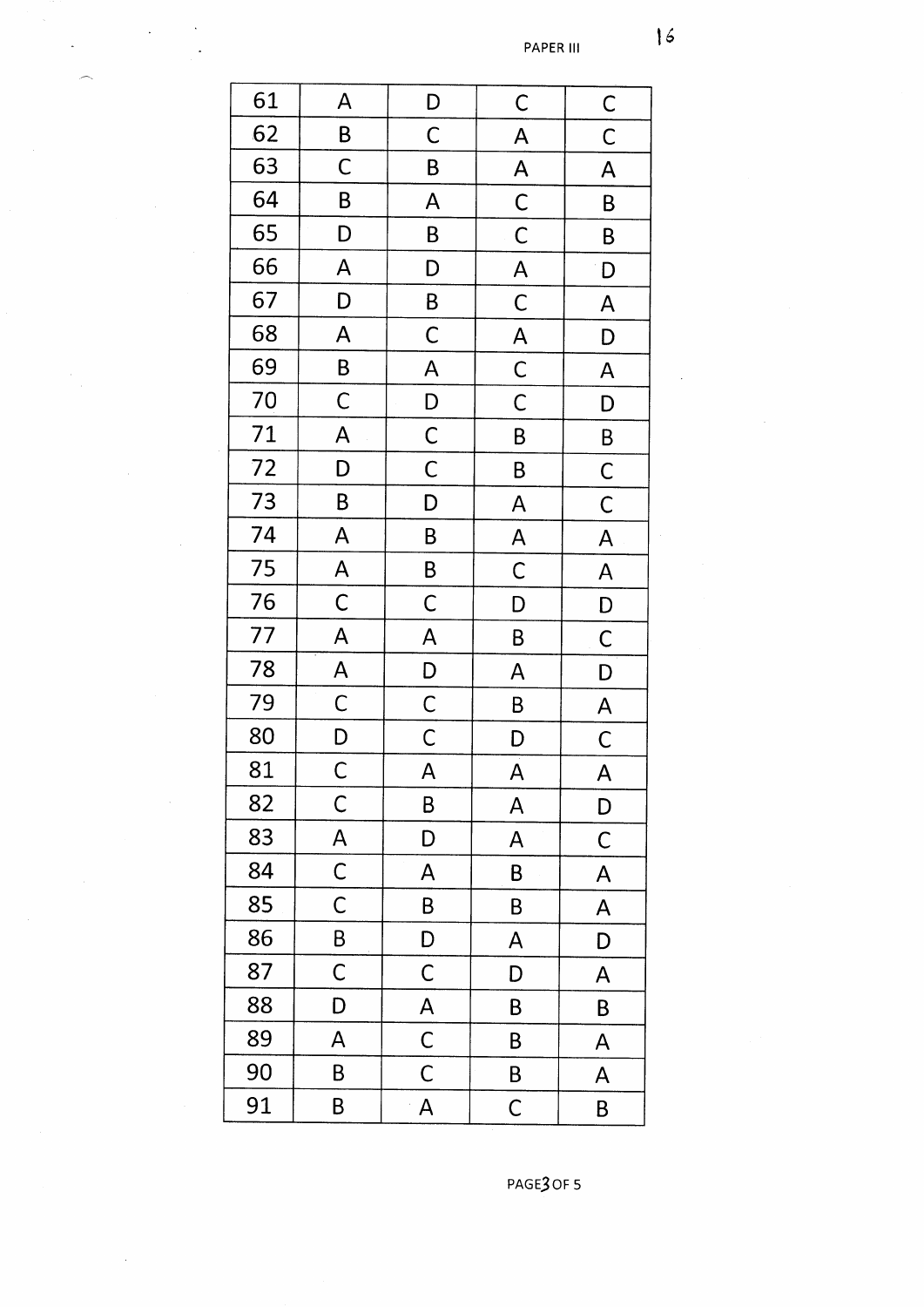PAPER III

| 92  | $\mathsf{D}$              | D                                | D                         | A                       |
|-----|---------------------------|----------------------------------|---------------------------|-------------------------|
| 93  | $\overline{C}$            | B                                | $\overline{\mathsf{A}}$   | $\overline{C}$          |
| 94  | $\overline{\overline{C}}$ | B                                | $\overline{\mathsf{A}}$   | A                       |
| 95  | $\overline{\mathsf{A}}$   | $\overline{\mathsf{A}}$          | $\overline{C}$            | $\overline{\mathsf{A}}$ |
| 96  | $\overline{C}$            | $\overline{C}$                   | $\overline{A}$            | $\mathsf C$             |
| 97  | $\overline{C}$            | $\overline{C}$                   | $\overline{\overline{C}}$ | B                       |
| 98  | $\overline{\mathsf{A}}$   | $\overline{A}$<br>$\overline{C}$ | $\overline{B}$            | B                       |
| 99  | D                         |                                  | $\mathsf{A}$              | $\mathsf C$             |
| 100 | B                         | $\overline{\overline{C}}$        | D                         | A                       |
| 101 | A                         | A                                | $\mathsf{D}$              | $\mathsf{A}$            |
| 102 | $\overline{\mathsf{A}}$   | B                                | $\overline{C}$            | $\overline{C}$          |
| 103 | D                         | $\overline{B}$                   | A                         | $\mathsf{C}$            |
| 104 | $\overline{\mathsf{A}}$   | D                                | $\overline{\mathsf{A}}$   | $\overline{\mathsf{A}}$ |
| 105 | B                         | A                                | D                         | $\mathsf{C}$            |
| 106 | $\overline{C}$            | D                                | B                         | $\mathsf{A}$            |
| 107 | $\overline{C}$            | A                                | $\overline{\mathsf{A}}$   | $\mathsf{C}$            |
| 108 | B                         | D                                | B                         | $\mathsf C$             |
| 109 | $\mathsf{B}$              | B                                | A                         | B                       |
| 110 | $\mathsf C$               | $\mathsf{C}$                     | $\overline{\mathsf{A}}$   | B                       |
| 111 | $\mathsf{A}$              | $\mathsf{C}$                     | $\mathsf{C}$              | A                       |
| 112 | D                         | A                                | A                         | A                       |
| 113 | D                         | A                                | $\mathsf C$               | С                       |
| 114 | A                         | D                                | A                         | D                       |
| 115 | A                         | B                                | D                         | C                       |
| 116 | B                         | A                                | $\mathsf{C}$              | A                       |
| 117 | A                         | B                                | $\mathsf{C}$              | С                       |
| 118 | $\mathsf C$               | D                                | A                         | A                       |
| 119 | D                         | A                                | B                         | Β                       |
| 120 | $\mathsf C$               | A                                | D                         | B                       |
| 121 | D                         | A                                | A                         | D                       |
| 122 | A                         | B                                | B                         | $\overline{C}$          |

 $PAGEYOF5$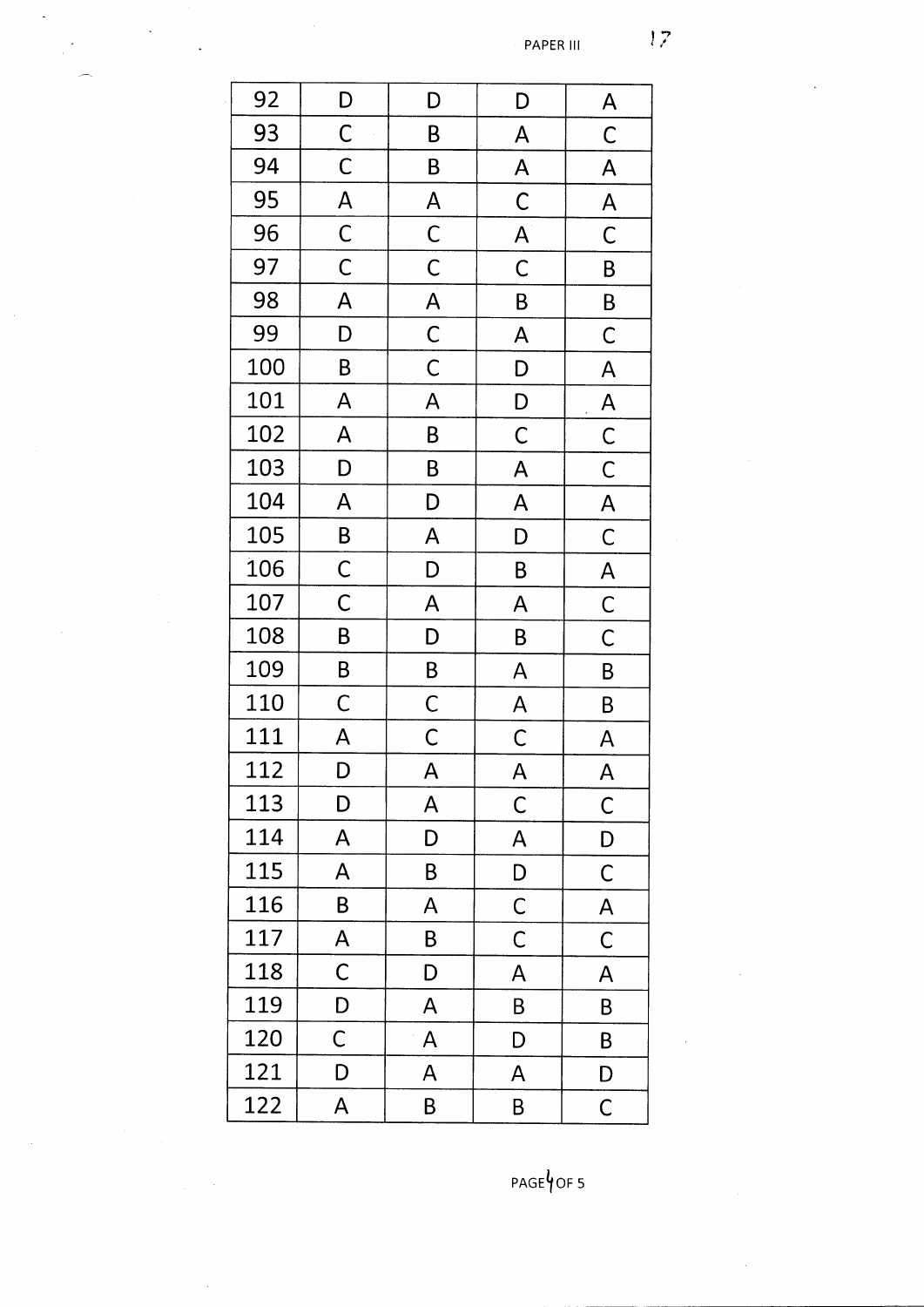| 123 | B            | Β                       | D                       | C                       |
|-----|--------------|-------------------------|-------------------------|-------------------------|
| 124 | A            | A                       | $\mathsf C$             | B                       |
| 125 | A            | D                       | $\overline{\mathsf{A}}$ | A                       |
| 126 | $\mathsf C$  | B                       | $\mathsf{C}$            | B                       |
| 127 | A            | B                       | $\mathsf{C}$            | B                       |
| 128 | D            | B                       | A                       | D                       |
| 129 | D            | $\overline{C}$          | D                       | B                       |
| 130 | $\mathsf{C}$ | D                       | B                       | $\overline{\mathsf{A}}$ |
| 131 | B            | $\overline{\mathsf{A}}$ | B                       | D                       |
| 132 | $\mathsf C$  | $\overline{A}$          | A                       | $\mathsf C$             |
| 133 | B            | $\mathsf{C}$            | $\mathsf{C}$            | D                       |
| 134 | B            | $\overline{\mathsf{A}}$ | $\mathsf C$             | $\overline{C}$          |
| 135 | A            | $\mathsf{C}$            | $\overline{\mathsf{A}}$ | D                       |
| 136 | $\mathsf{C}$ | B                       | $\overline{C}$          | D                       |
| 137 | $\mathsf{C}$ | A                       | $\mathsf C$             | C                       |
| 138 | B            | D                       | A                       | B                       |
| 139 | A            | D                       | B                       | $\overline{\mathsf{A}}$ |
| 140 | D            | $\mathsf{C}$            | B                       | B                       |
| 141 | $\mathsf C$  | $\overline{\mathsf{A}}$ | D                       | D                       |
| 142 | A            | A                       | A                       | B                       |
| 143 | Ć            | D                       | D                       | $\mathsf{C}$            |
| 144 | В            | Β                       | A                       | A                       |
| 145 | A            | A                       | D                       | D                       |
| 146 | A            | B                       | B                       | C                       |
| 147 | A            | A                       | С                       | C                       |
| 148 | B            | A                       | С                       | D                       |
| 149 | A            | C                       | A                       | B                       |
| 150 | $\mathsf C$  | A                       | A                       | Β                       |

Ŷ,

 $PAGE$  OF 5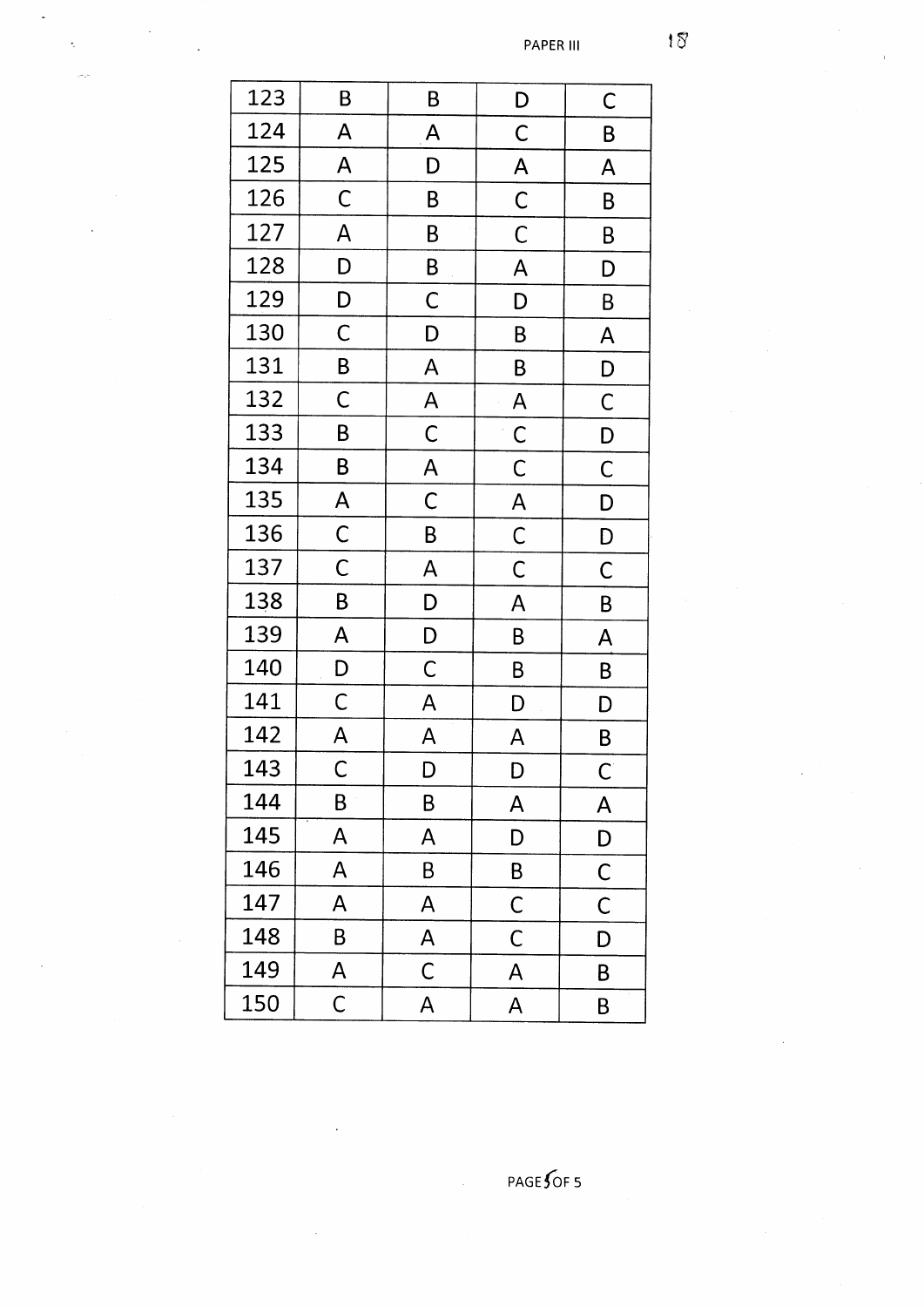| <b>HOPLITY AND WELLYS</b> |                 |                         |                         |              |
|---------------------------|-----------------|-------------------------|-------------------------|--------------|
| Q. No.                    | <b>Series A</b> | <b>Series B</b>         | Sereis C                | Series D     |
| $\mathbf 1$               | $\mathsf C$     | D                       | C                       | A            |
| $\overline{c}$            | D               | D                       | A                       | D            |
| 3                         | $\mathsf C$     | D                       | A                       | $\mathsf C$  |
| 4                         | A               | B                       | A                       | Β            |
| 5                         | B               | A                       | C                       | A            |
| 6                         | D               | $\mathsf{A}$            | B                       | D            |
| 7                         | $\mathsf{A}$    | D                       | $\mathsf C$             | B            |
| 8                         | D               | $\mathsf C$             | D                       | A            |
| 9                         | B               | A                       | A                       | $\mathsf C$  |
| 10                        | D               | $\mathsf{C}$            | D                       | D            |
| 11                        | $\mathsf{A}$    | $\overline{C}$          | A                       | C            |
| 12                        | $\mathsf C$     | $\mathsf{C}$            | $\overline{\mathsf{A}}$ | B            |
| 13                        | D               | $\mathsf{C}$            | D                       | $\mathsf C$  |
| 14                        | B               | $\mathsf C$             | D                       | A            |
| 15                        | A               | B                       | D                       | A            |
| 16                        | B               | B                       | B                       | A            |
| 17                        | D               | D                       | $\mathsf{A}$            | $\mathsf C$  |
| 18                        | A               | D                       | A                       | $\sf B$      |
| 19                        | $\mathsf C$     | $\mathsf C$             | D                       | $\mathsf C$  |
| <b>20</b>                 | A               | $\mathsf C$             | C                       | D            |
| 21                        | $\mathsf C$     | A                       | A                       | $\mathsf{A}$ |
| 22                        | A               | B                       | $\mathsf C$             | D            |
| 23                        | B               | A                       | $\mathsf C$             | A            |
| 24                        | D               | B                       | $\mathsf C$             | A            |
| 25                        | C               | A                       | С                       | C            |
| 26                        | D               | $\mathsf C$             | A                       | B            |
| 27                        | $\mathsf C$     | $\mathsf{C}$            | D                       | B            |
| 28                        | B               | A                       | C                       | D            |
| 29                        | A               | $\overline{\mathsf{A}}$ | B                       | D            |

## **IP Paner IV Answer Kove**

 $PAGE/OF$  5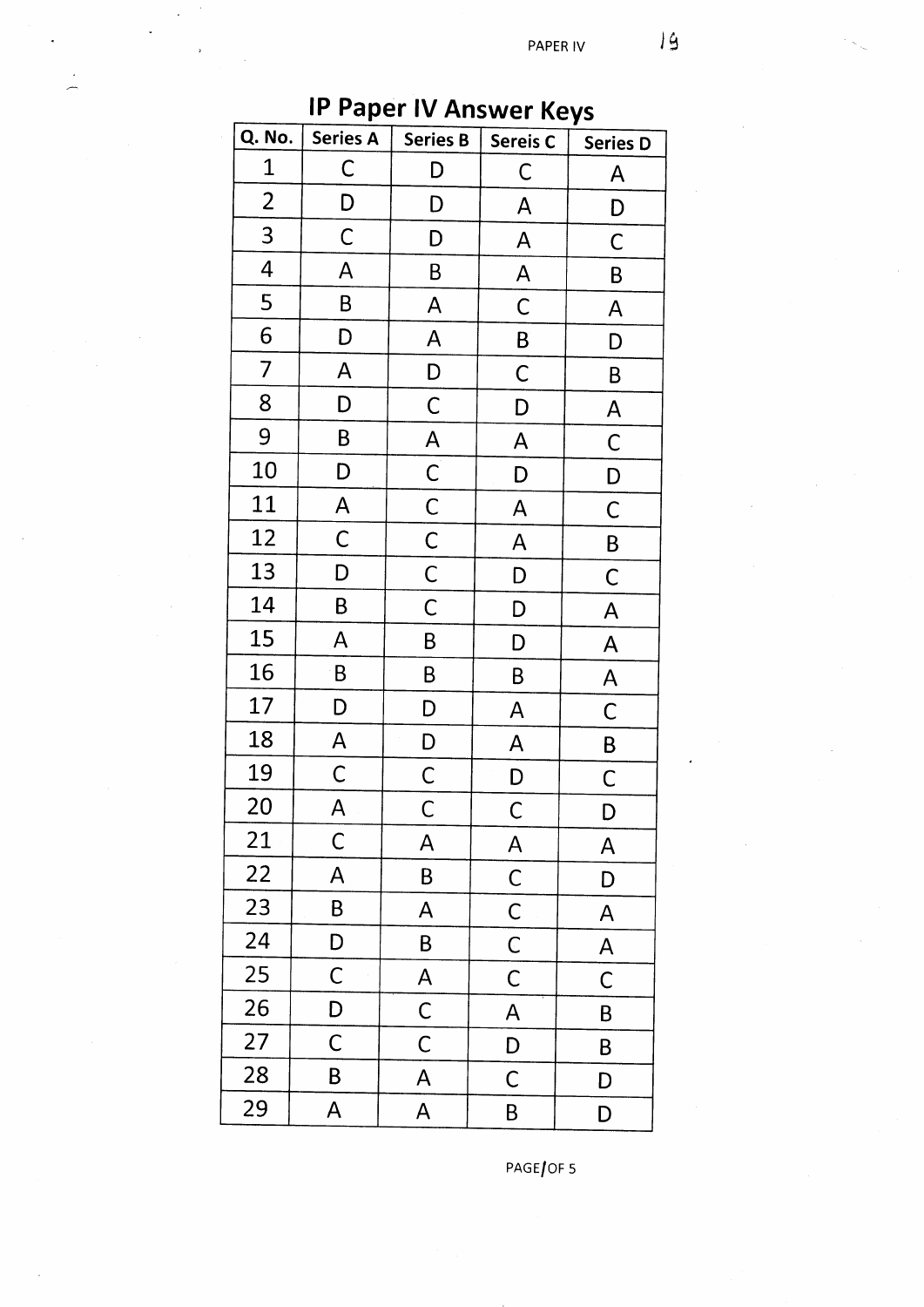| 30              | $\mathsf{C}$            | $\mathsf{A}$            | A              | $\mathsf{C}$            |
|-----------------|-------------------------|-------------------------|----------------|-------------------------|
| 31              | D                       | $\mathsf{C}$            | D              | $\mathsf C$             |
| 32              | A                       | B                       | B              | A                       |
| 33              | B                       | $\mathsf C$             | $\overline{A}$ | B                       |
| 34              | A                       | D                       | $\overline{C}$ | $\overline{\mathsf{A}}$ |
| 35              | $\mathsf{A}$            | A                       | D              | B                       |
| 36              | $\mathsf{C}$            | D                       | $\mathsf C$    | $\overline{\mathsf{A}}$ |
| 37              | $\overline{A}$          | A                       | $\mathsf{B}$   | $\mathsf C$             |
| 38              | $\overline{C}$          | $\overline{\mathsf{A}}$ | $\overline{C}$ | D                       |
| 39              | D                       | $\overline{\mathsf{A}}$ | B              | D                       |
| 40              | D                       | D                       | B              | D                       |
| 41              | B                       | $\mathsf C$             | $\mathsf{D}$   | B                       |
| 42              | $\mathsf C$             | B                       | $\mathsf{D}$   | $\mathsf{A}$            |
| 43              | $\overline{\mathsf{A}}$ | A                       | $\mathsf{C}$   | A                       |
| 44              | $\mathsf{C}$            | D                       | $\overline{C}$ | D                       |
| 45              | $\overline{\mathsf{A}}$ | B                       | A              | $\mathsf{C}$            |
| 46              | $\mathsf C$             | A                       | B              | $\overline{\mathsf{A}}$ |
| 47              | A                       | $\mathsf{C}$            | A              | $\mathsf{C}$            |
| 48              | B                       | $\overline{D}$          | B              | $\overline{C}$          |
| $\overline{49}$ | $\mathsf{C}$            | $\overline{C}$          | A              | $\overline{\mathsf{C}}$ |
| 50              | $\mathsf C$             | B                       | C              | C                       |
| 51              | C                       | B                       | D              | D                       |
| 52              | B                       | $\mathsf{C}$            | B              | D                       |
| 53              | D                       | $\mathsf C$             | $\mathsf C$    | $\mathsf C$             |
| 54              | D                       | $\mathsf C$             | D              | $\mathsf C$             |
| 55              | $\mathsf C$             | D                       | $\mathsf C$    | B                       |
| 56              | $\mathsf{C}$            | D                       | $\mathsf C$    | $\mathsf C$             |
| 57              | B                       | D                       | B              | D                       |
| 58              | D                       | D                       | D              | B                       |
| 59              | D                       | B                       | D              | D                       |
| 60              | D                       | D                       | D              | D                       |

 $\bar{\lambda}$ 

PAGE2OF 5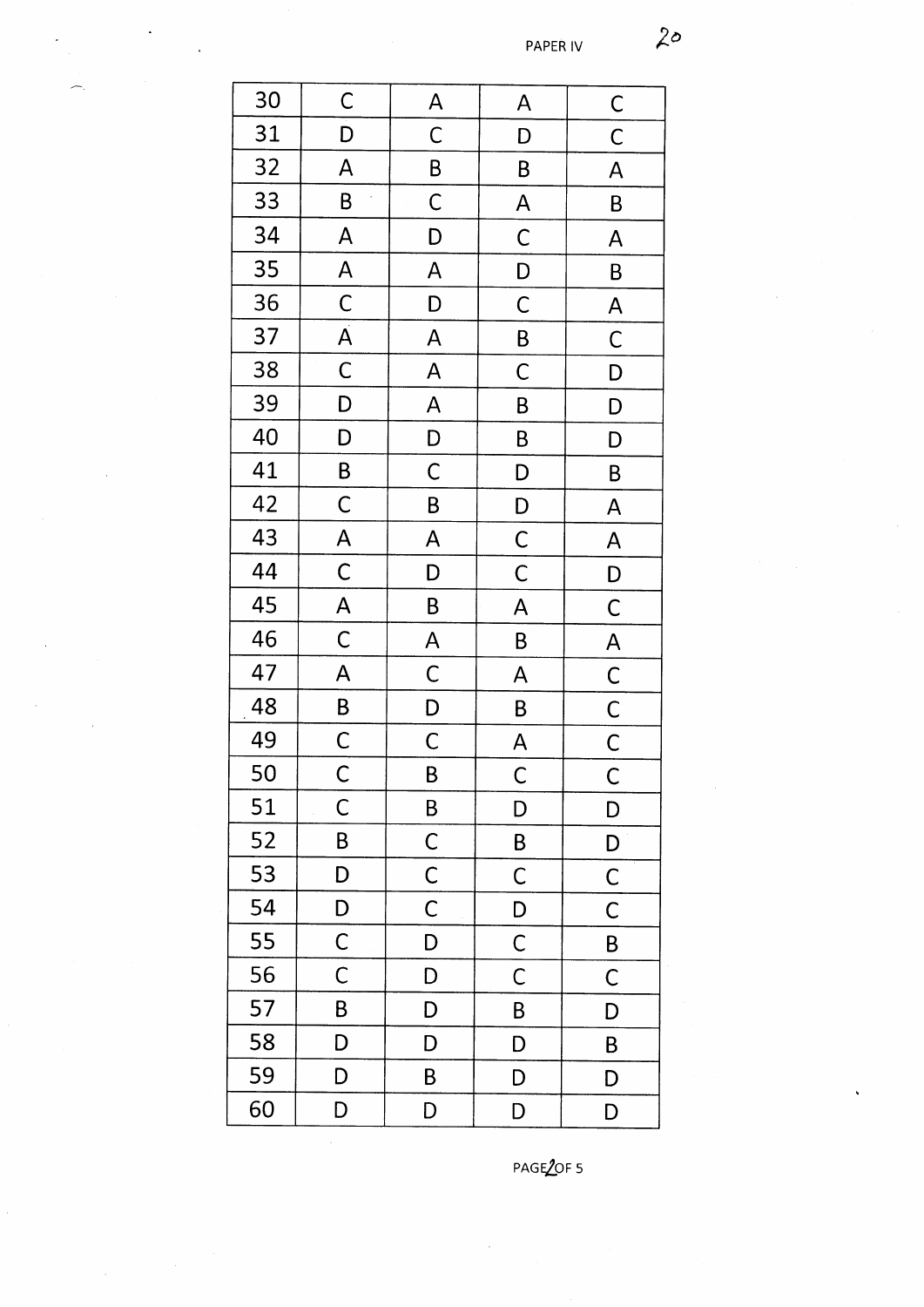| 61 | B                       | B                       | D                         | A                                                                                                        |
|----|-------------------------|-------------------------|---------------------------|----------------------------------------------------------------------------------------------------------|
| 62 | $\pmb B$                | B                       | B                         | D                                                                                                        |
| 63 | D                       | $\overline{\mathsf{A}}$ | $\mathsf{A}$              | B                                                                                                        |
| 64 | A                       | D                       | B                         | $\mathsf{A}% _{T}=\mathsf{A}_{T}\!\left( a,b\right) ,\mathsf{A}_{T}=\mathsf{A}_{T}\!\left( a,b\right) ,$ |
| 65 | A                       | $\overline{\mathsf{A}}$ | A                         | B                                                                                                        |
| 66 | B                       | $\mathsf{C}$            | A                         | C                                                                                                        |
| 67 | $\overline{\mathsf{A}}$ | $\mathsf C$             | $\mathsf{C}$              | A                                                                                                        |
| 68 | $\overline{C}$          | B                       | B                         | D                                                                                                        |
| 69 | D                       | D                       | $\mathsf{C}$              | B                                                                                                        |
| 70 | $\mathsf{C}$            | $\overline{\mathsf{A}}$ | D                         | $\mathsf C$                                                                                              |
| 71 | $\mathsf{C}$            | $\mathsf{C}$            | D                         | D                                                                                                        |
| 72 | $\mathsf{C}$            | $\mathsf C$             | $\overline{D}$            | B                                                                                                        |
| 73 | D                       | B                       | $\overline{\overline{C}}$ | $\mathsf{D}$                                                                                             |
| 74 | D                       | $\mathsf C$             | $\overline{C}$            | D                                                                                                        |
| 75 | $\overline{\mathsf{A}}$ | A                       | B                         | $\mathsf C$                                                                                              |
| 76 | $\mathsf{C}$            | D                       | D                         | A                                                                                                        |
| 77 | D                       | $\mathsf{D}$            | $\overline{B}$            | D                                                                                                        |
| 78 | B                       | D                       | $\mathsf{C}$              | $\overline{C}$                                                                                           |
| 79 | D                       | D                       | $\overline{\mathsf{A}}$   | $\overline{\overline{C}}$                                                                                |
| 80 | B                       | B                       | D                         | B                                                                                                        |
| 81 | B                       | $\mathsf C$             | B                         | D                                                                                                        |
| 82 | $\mathsf C$             | B                       | $\mathsf C$               | B                                                                                                        |
| 83 | B                       | $\mathsf C$             | D                         | B                                                                                                        |
| 84 | D                       | B                       | B                         | C                                                                                                        |
| 85 | $\mathsf C$             | D                       | C                         | $\mathsf C$                                                                                              |
| 86 | $\mathsf C$             | С                       | D                         | D                                                                                                        |
| 87 | D                       | D                       | $\mathsf C$               | D                                                                                                        |
| 88 | D                       | A                       | D                         | $\mathsf{A}$                                                                                             |
| 89 | A                       | D                       | D                         | $\mathsf C$                                                                                              |
| 90 | D                       | D                       | A                         | D                                                                                                        |
| 91 | $\mathsf C$             | D                       | D                         | $\overline{C}$                                                                                           |

PAGE3OF 5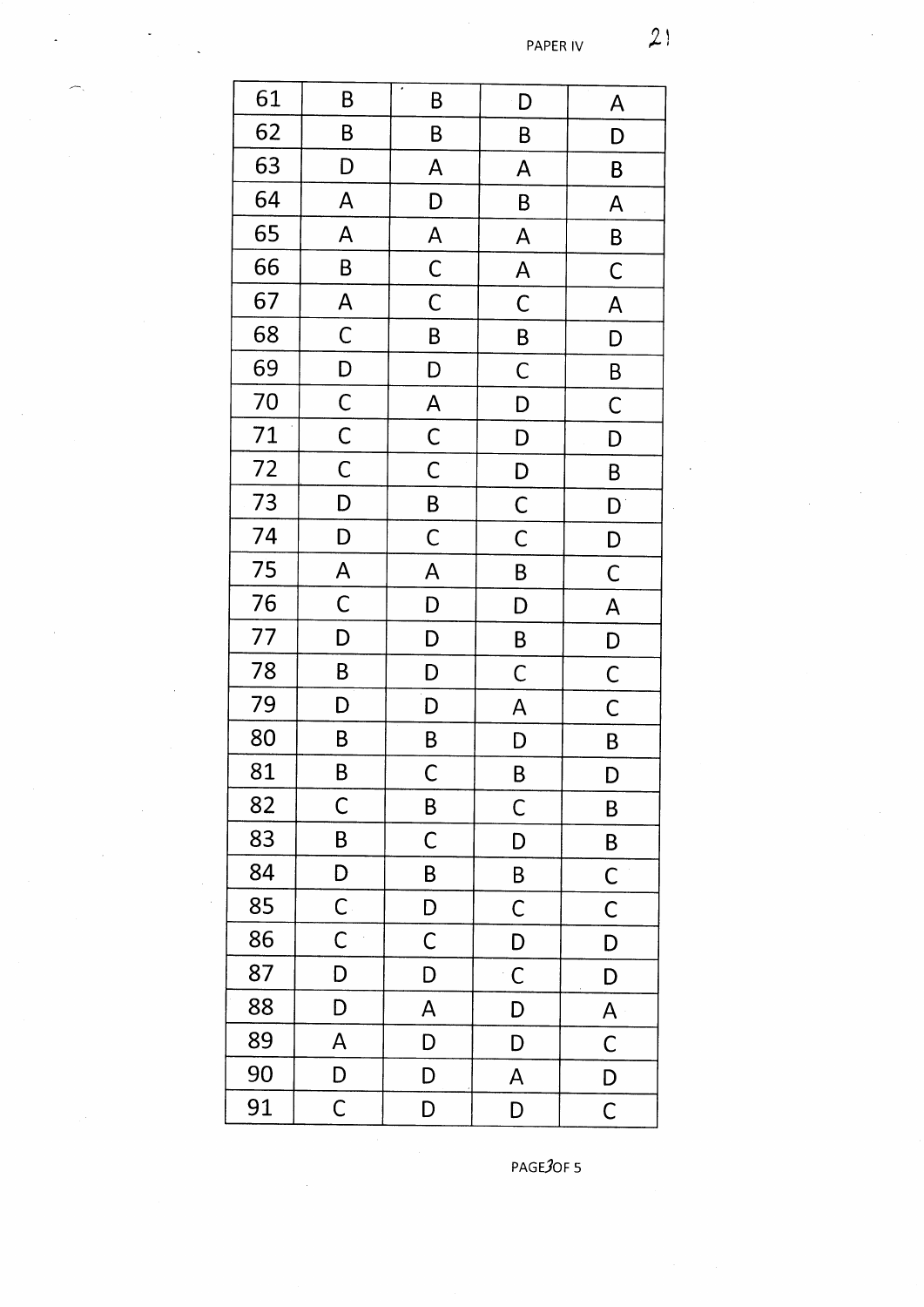| 92  | D              | D              | D                       | $\mathsf C$               |
|-----|----------------|----------------|-------------------------|---------------------------|
| 93  | $\mathsf{D}$   | B              | D                       | D                         |
| 94  | C              | $\mathsf{C}$   | D                       | D                         |
| 95  | B              | B              | B                       | $\mathsf C$               |
| 96  | D              | B              | $\overline{C}$          | B                         |
| 97  | D              | D              | $\mathsf{C}$            | B                         |
| 98  | $\mathsf C$    | D              | $\mathsf C$             | D                         |
| 99  | B              | $\mathsf C$    | B                       | D                         |
| 100 | B              | $\mathsf C$    | B                       | B                         |
| 101 | $\mathsf C$    | B              | $\mathsf C$             | A                         |
| 102 | B              | D              | $\overline{\mathsf{A}}$ | A                         |
| 103 | $\mathsf C$    | $\mathsf C$    | C                       | $\overline{\mathsf{A}}$   |
| 104 | A              | $\overline{C}$ | A                       | $\mathsf C$               |
| 105 | $\overline{C}$ | $\mathsf C$    | B                       | $\overline{\mathsf{A}}$   |
| 106 | D              | $\mathsf C$    | D                       | $\overline{\overline{C}}$ |
| 107 | A              | B              | $\mathsf{C}$            | $\overline{\mathsf{A}}$   |
| 108 | A              | B              | $\mathsf C$             | $\overline{C}$            |
| 109 | B              | C              | A                       | $\mathsf{C}$              |
| 110 | $\mathsf C$    | A              | A                       | B                         |
| 111 | $\mathsf C$    | Ć              | A                       | B                         |
| 112 | A              | A              | C                       | B                         |
| 113 | B              | A              | C                       | D                         |
| 114 | C              | A              | B                       | $\mathsf{C}$              |
| 115 | A              | A              | B                       | C                         |
| 116 | A              | A              | B                       | $\mathsf C$               |
| 117 | B              | A              | A                       | B                         |
| 118 | C              | D              | A                       | D                         |
| 119 | D              | B              | $\mathsf C$             | A                         |
| 120 | A              | $\mathsf{C}$   | D                       | A                         |
| 121 | A              | $\mathsf C$    | $\mathsf C$             | D                         |
| 122 | $\mathsf C$    | A              | $\overline{C}$          | $\overline{C}$            |

PAGEYOF 5